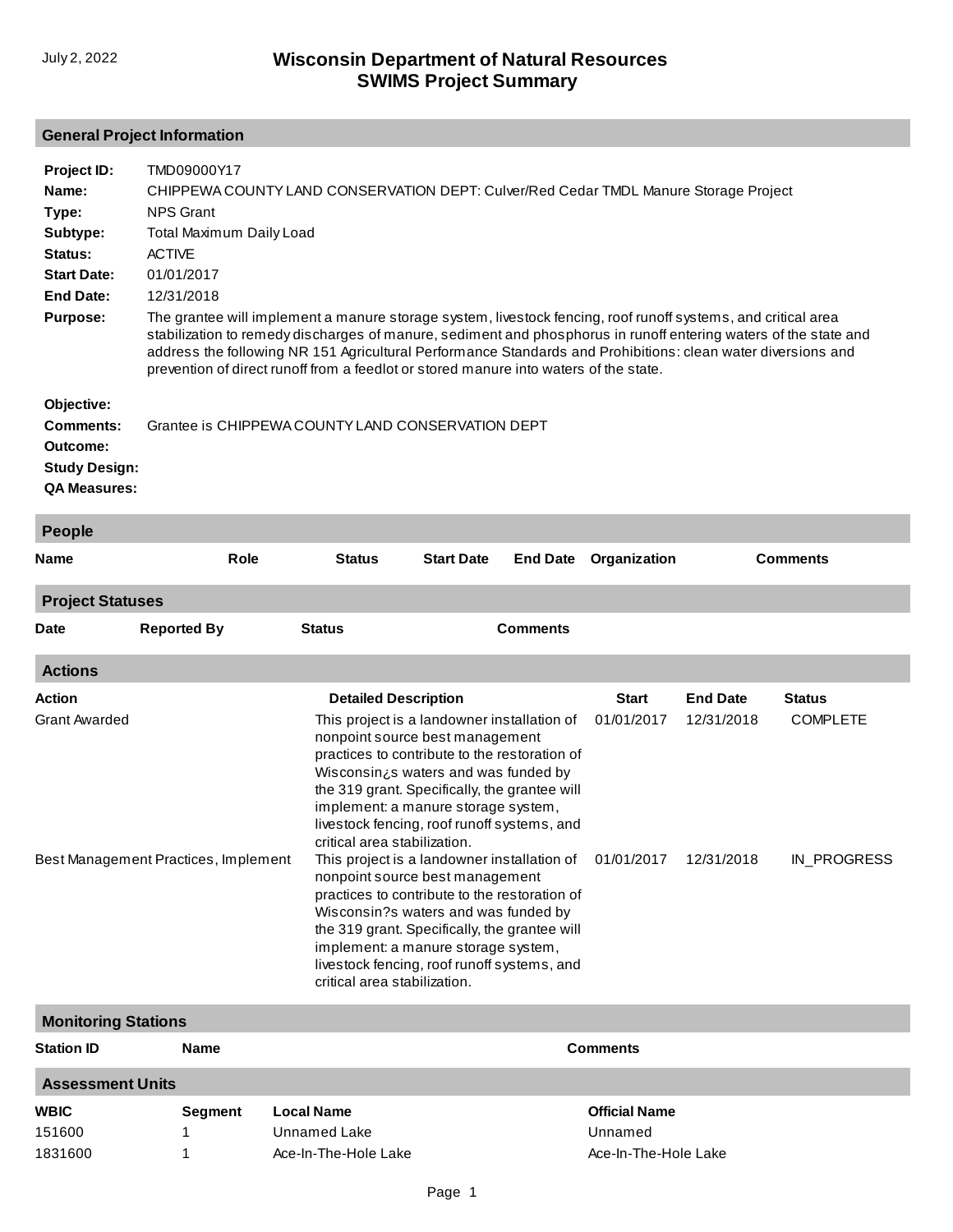| WBIC    | <b>Segment</b> | <b>Local Name</b>         | <b>Official Name</b> |
|---------|----------------|---------------------------|----------------------|
| 1832700 | 1              | <b>Bass Lake</b>          | <b>Bass Lake</b>     |
| 1833500 | 1              | <b>Bass Lakes</b>         | <b>Bass Lakes</b>    |
| 1833600 | 1              | <b>Bass Lakes</b>         | Bass Lakes           |
| 1834400 | 1              | Beaver Lake               | Beaver Lake          |
| 1834700 | 1              | <b>Beaver Lake</b>        | Beaver Lake          |
| 1835400 | 1              | <b>Big Twin Lake</b>      | <b>Big Twin Lake</b> |
| 1836300 | 1              | Bog Lake                  | Bog Lake             |
| 1836600 | 1              | Boot Lake                 | Boot Lake            |
| 1838200 | 1              | <b>Burnt Lake</b>         | Burnt Wagon Lake     |
| 1838400 | 1              | Cadotte Lake              | Cadotte Lake         |
| 1838900 | 1              | Camp Lake                 | Camp Lake            |
| 1839900 | 1              | Cather Lake               | Cather Lake          |
| 1840500 | 1              | <b>Chick Lake</b>         | <b>Chick Lake</b>    |
| 1840600 | 1              | <b>Chick Lake</b>         | <b>Chick Lake</b>    |
| 1841000 | 1              | Cindy Lake                | Cindy Lake           |
| 1841100 | 1              | Clear Lake                | Clear Lake           |
| 1841200 | 1              | Clear Lake                | Clear Lake           |
| 1843000 | 1              | Dam Lake                  | Dam Lake             |
| 1845300 | 1              | Dog Island Lake           | Dog Island Lake      |
| 1845700 | 1              | Dorothy Lake              | Dorothy Lake         |
| 1846100 | 1              | Dumke Lake                | Dumke Lake           |
| 1846400 | 1              | Triple Lake, East         | <b>Triple Lakes</b>  |
| 1846500 | 1              | Weeks Lake, East          | Weeks Lake, East     |
| 1846600 | 1              | Eagle Lake                | Eagle Lake           |
| 1847600 | 1              | Evans Lake                | Evans Lake           |
| 1849200 | 1              | Fishpole Lake             | Fishpole Lake        |
| 1849800 | 1              | Fur Farm Lake             | Fur Farm Lake        |
| 1852700 | 1              | Hartnan Lake              | Hartnan Lake         |
| 1852800 | 1              | Harwood Lakes             | <b>Harwood Lakes</b> |
| 1852900 | 1              | Hardwood Lake No.2        | <b>Harwood Lakes</b> |
| 1853100 | 1              | <b>Harwood Lakes</b>      | <b>Harwood Lakes</b> |
| 1853300 | 1              | Hay Lake                  | Hay Lake             |
| 1853400 | 1              | <b>Hemlock Lake</b>       | <b>Hemlock Lake</b>  |
| 1853600 | 1              | Himple Lake               | Himple Lake          |
| 1853700 | 1              | Hodge Lake (Lake Harriet) | Hodge Lake           |
| 1854200 | 1              | Horseshoe Lake            | Horseshoe Lake       |
| 1854300 | 1              | Horseshoe Lake            | Horseshoe Lake       |
| 1854400 | 1              | Horseshoe Lake            | Horseshoe Lake       |
| 1855100 | 1              | Howe Lake                 | Howe Lake            |
| 1855700 | 1              | Jacks Lake                | Jacks Lake           |
| 1856300 | 1              | Jeanstow Lake             | Jeanstow Lake        |
| 1857800 | 1              | <b>Kettle Lake</b>        | <b>Kettle Lake</b>   |
| 1858300 | 1              | Knickerbocker Lake        | Knickerbocker Lake   |
| 1860100 | 1              | Leo Joerg Lake            | Leo Joerg Lake       |
| 1860500 | 1              | Little Bass Lake          | Little Bass Lake     |
| 1860800 | 1              | Little Beaver Lake        | Little Beaver Lake   |
| 1862600 | 1              | Little Twin Lake          | Little Twin Lake     |
| 1862700 | 1              | Logger Lake               | Logger Lake          |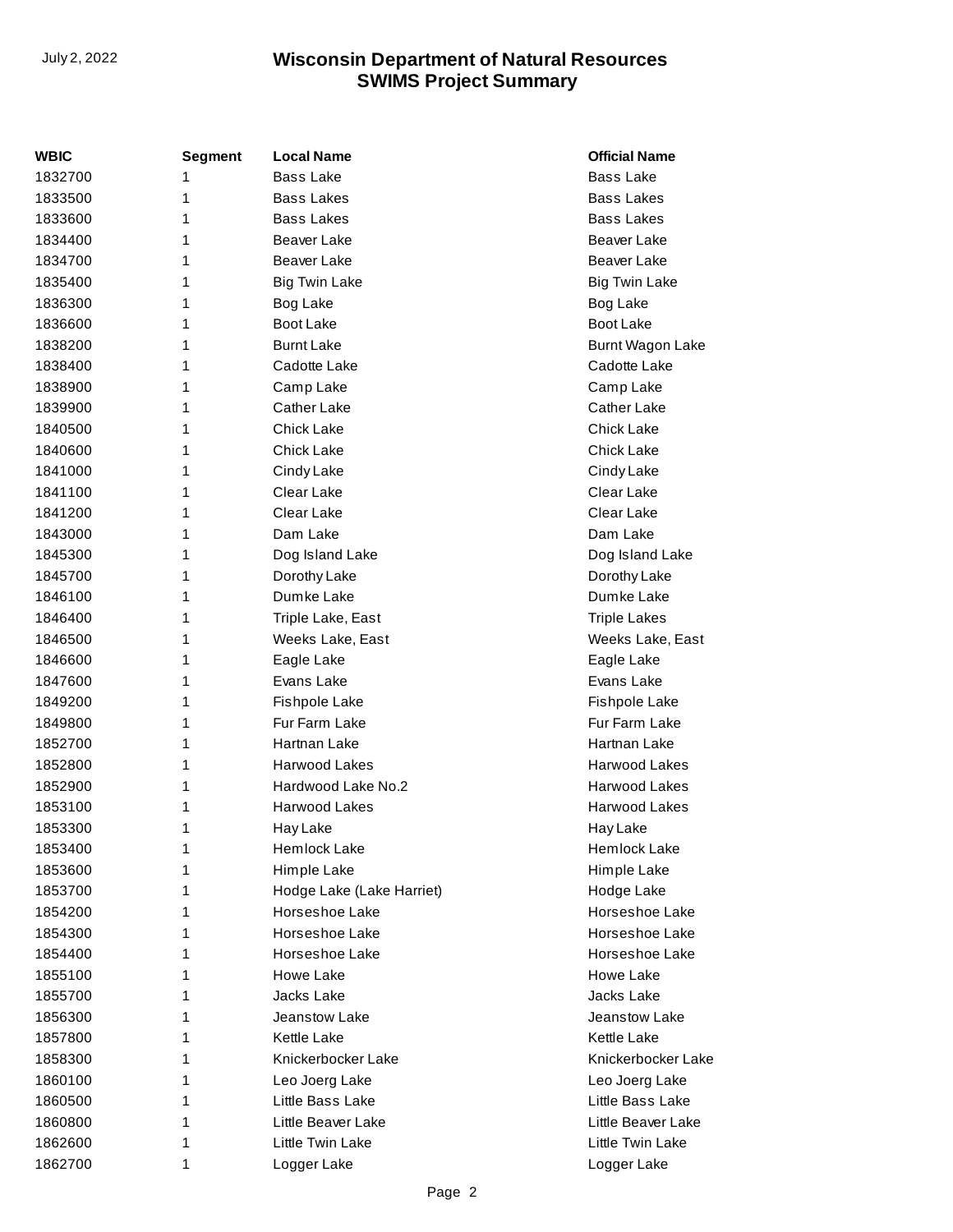| WBIC    | <b>Segment</b> | <b>Local Name</b>            | <b>Official Name</b>         |
|---------|----------------|------------------------------|------------------------------|
| 1862800 | 1              | Long Lake                    | Long Lake                    |
| 1863000 | 1              | Loon Lake                    | Loon Lake                    |
| 1863300 | 1              | Lost Lake                    | Lost Lake                    |
| 1865600 | 1              | Mcdonald Lake                | McDonald Lake                |
| 1865900 | 1              | Metcalf Lake                 | <b>Metcalf Lake</b>          |
| 1867500 | 1              | Moon Lake                    | Moon Lake                    |
| 1867800 | 1              | Mud Lake                     | Mud Lake                     |
| 1869000 | 1              | Calkins Lake, North          | <b>Calkins North Lake</b>    |
| 1869300 | 1              | Shattuck Lake, North         | North Shattuck Lake          |
| 1869600 | 1              | North Triple Lake            | Triple Lake, North           |
| 1870700 | 1              | Number One Lake              | Number One Lake              |
| 1871100 | 1              | North Of North Shattuck Lake | North of North Shattuck Lake |
| 1871200 | 1              | Nut Lake                     | Nut Lake                     |
| 1872300 | 1              | Parker Lake                  | Parker Lake                  |
| 1872600 | 1              | Pauls Lake                   | Pauls Lake                   |
| 1872800 | 1              | Payne Lake                   | Payne Lake                   |
| 1874200 | 1              | Pheffercorn                  | <b>Pheffercorn Lake</b>      |
| 1874300 | 1              | <b>Pickerel Lake</b>         | <b>Pickerel Lake</b>         |
| 1874900 | 1              | Planning Lake                | Planning Lake                |
| 1875500 | 1              | Popple Point Lake            | Popple Point Lake            |
| 1876100 | 1              | Rassmusson Lake              | Rassmusson Lake              |
| 1876200 | 1              | Rat Lake                     | Rat Lake                     |
| 1876300 | 1              | Rattz Lake                   | Rattz Lake                   |
| 1876900 | 2              | <b>Riley Lake</b>            | <b>Riley Lake</b>            |
| 1877300 | 1              | Rock Lake                    | Rock Lake                    |
| 1877600 | 1              | Roedecker Lake               | Roedecker Lake               |
| 1877700 | 1              | Roger Lake                   | Roger Lake                   |
| 1877800 | 1              | Roger Lake No. 2             | Roger Lake No. 2             |
| 1878500 | 1              | Ruby Lake                    | <b>Ruby Lake</b>             |
| 1879300 | 1              | Shattuck Lake, South         | South Shattuck Lake          |
| 1879700 | 1              | Salisbury Lake               | Salisbury Lake               |
| 1880000 | 1              | Sand Lake                    | Sand Lake                    |
| 1880000 | 2              | Sand Lake                    | Sand Lake                    |
| 1881000 | 1              | Silver Lake                  | Silver Lake                  |
| 1881700 |                | Snake Lake                   | Snake Lake                   |
| 1883000 | 1              | Spruce Lake                  | Spruce Lake                  |
| 1883300 | 1              | Stanley Lake                 | Stanley Lake                 |
| 1883400 |                | Star Lake                    | Star Lake                    |
| 1884900 | 1              | <b>Tallman Lake</b>          | <b>Tallman Lake</b>          |
| 1885200 | 1              | <b>Taylor Lake</b>           | <b>Taylor Lake</b>           |
| 1886300 |                | Tram Lake                    | Tram Lake                    |
| 1886800 | 1              | <b>Turk Lake</b>             | <b>Turk Lake</b>             |
| 1886900 | 1              | <b>Turtle Lake</b>           | <b>Turtle Lake</b>           |
| 1887500 |                | Two Island Lake              | Two Island Lake              |
| 1890900 |                | Un Lake                      | Unnamed                      |
| 1891000 | 1              | Un Lake                      | Unnamed                      |
| 1891100 | 1              | Un Lake                      | Unnamed                      |
| 1891300 | 1              | Un Lake                      | Unnamed                      |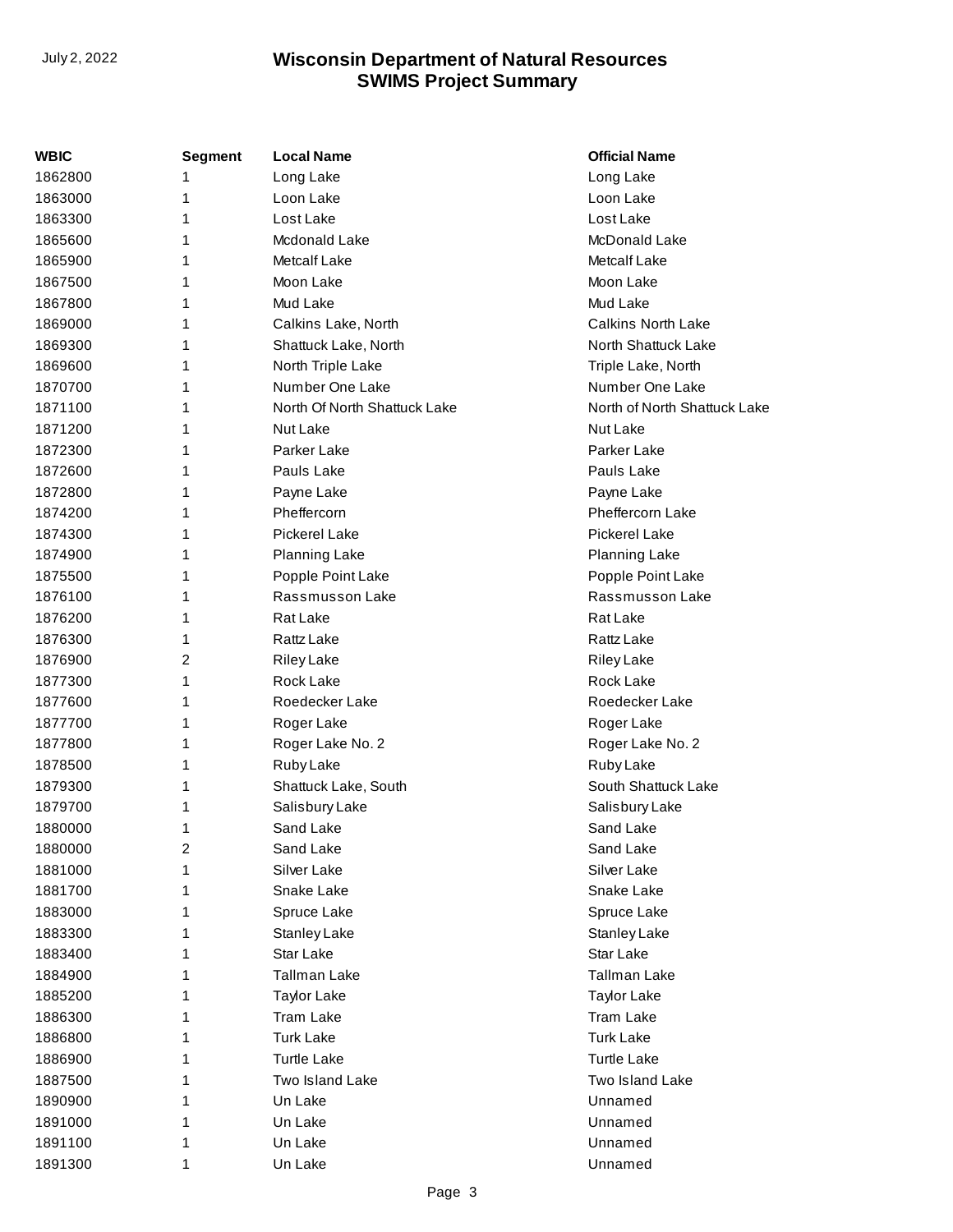| WBIC    | <b>Segment</b> | <b>Local Name</b> | <b>Official Name</b> |
|---------|----------------|-------------------|----------------------|
| 1892100 | 1              | Un Lake           | Unnamed              |
| 1892200 | 1              | Un Lake           | Unnamed              |
| 1892900 | 1              | Un Lake           | Unnamed              |
| 1893000 | 1              | Un Lake           | Unnamed              |
| 1893200 | 1              | Un Lake           | Unnamed              |
| 1893300 | 1              | Un Lake           | Unnamed              |
| 1893400 | 1              | Un Lake           | Unnamed              |
| 1893500 | 1              | Un Lake           | Unnamed              |
| 1893600 | 1              | Un Lake           | Unnamed              |
| 1893700 | 1              | Un Lake           | Unnamed              |
| 1893800 | 1              | Un Lake           | Unnamed              |
| 1893900 | 1              | Un Lake           | Unnamed              |
| 1894000 | 1              | Un Lake           | Unnamed              |
| 1894100 | 1              | Un Lake           | Unnamed              |
| 1895000 | 1              | Un Lake           | Unnamed              |
| 1895100 | 1              | Un Lake           | Unnamed              |
| 1895200 | 1              | Un Lake           | Unnamed              |
| 1895300 | 1              | Un Lake           | Unnamed              |
| 1895350 | 1              | Local Water       | Unnamed              |
| 1895400 | 1              | Un Lake           | Unnamed              |
| 1895500 | 1              | Un Lake           | Unnamed              |
| 1895600 | 1              | Un Lake           | Unnamed              |
| 1895700 | 1              | Un Lake           | Unnamed              |
| 1895800 | 1              | Un Lake           | Unnamed              |
| 1895900 | 1              | Un Lake           | Unnamed              |
| 1896000 | 1              | Un Lake           | Unnamed              |
| 1896100 | 1              | Un Lake           | Unnamed              |
| 1896200 | 1              | Un Lake           | Unnamed              |
| 1896300 | 1              | Un Lake           | Unnamed              |
| 1896400 | 1              | Un Lake           | Unnamed              |
| 1896500 | 1              | Un Lake           | Unnamed              |
| 1896600 | 1              | Un Lake           | Unnamed              |
| 1896700 | 1              | Un Lake           | Unnamed              |
| 1896800 | 1              | Un Lake           | Unnamed              |
| 1896900 | 1              | Un Lake           | Unnamed              |
| 1896925 | 1              | Un Lake           | Unnamed              |
| 1897000 | 1              | Un Lake           | Unnamed              |
| 1897100 | 1              | Un Lake           | Unnamed              |
| 1897150 | 1              | Un Lake           | Unnamed              |
| 1897160 | 1              | Un Lake           | Unnamed              |
| 1897200 | 1              | Un Lake           | Unnamed              |
| 1897300 | 1              | Un Lake           | Unnamed              |
| 1897400 | 1              | Un Lake           | Unnamed              |
| 1897450 | 1              | Un Lake           | Unnamed              |
| 1897500 | 1              | Un Lake           | Unnamed              |
| 1897570 | 1              | Un Lake           | Unnamed              |
| 1897600 | 1              | Un Lake           | Unnamed              |
| 1897690 | 1              | Un Lake           | Unnamed              |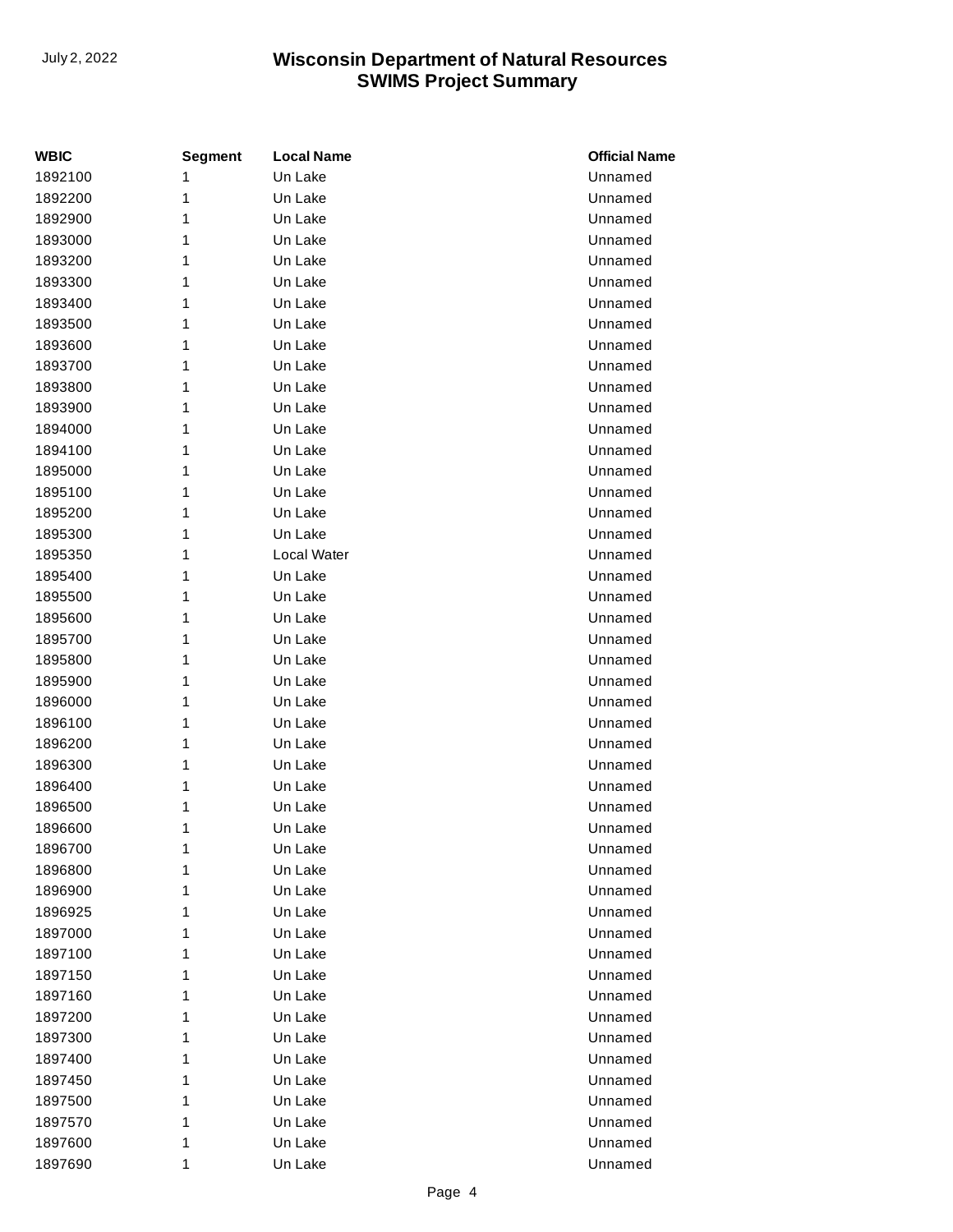| <b>WBIC</b> | <b>Segment</b> | <b>Local Name</b> | <b>Official Name</b> |
|-------------|----------------|-------------------|----------------------|
| 1897695     | 1              | Un Lake           | Unnamed              |
| 1897700     | 1              | Un Lake           | Unnamed              |
| 1897750     | 1              | Local Water       | Unnamed              |
| 1897800     | 1              | Un Lake           | Unnamed              |
| 1897900     | 1              | Un Lake           | Unnamed              |
| 1897925     | 1              | Un Lake           | Unnamed              |
| 1898000     | 1              | Un Lake           | Unnamed              |
| 1898100     | 1              | Un Lake           | Unnamed              |
| 1898200     | 1              | Un Lake           | Unnamed              |
| 1898300     | 1              | Un Lake           | Unnamed              |
| 1898400     | 1              | Un Lake           | Unnamed              |
| 1898500     | 1              | Unnamed Lake      | Unnamed              |
| 1898600     | 1              | Un Lake           | Unnamed              |
| 1898700     | 1              | Un Lake           | Unnamed              |
| 1898800     | 1              | Un Lake           | Unnamed              |
| 1898900     | 1              | Un Lake           | Unnamed              |
| 1899000     | 1              | Un Lake           | Unnamed              |
| 1902300     | 1              | Un Lake           | Unnamed              |
| 1902400     | 1              | Un Lake           | Unnamed              |
| 1902500     | 1              | Un Lake           | Unnamed              |
| 1902600     | 1              | Un Lake           | Unnamed              |
| 1902700     | 1              | Un Lake           | Unnamed              |
| 1902800     | 1              | Un Lake           | Unnamed              |
| 1902900     | 1              | Un Lake           | Unnamed              |
| 1903000     | 1              | Un Lake           | Unnamed              |
| 1903100     | 1              | Un Lake           | Unnamed              |
| 1903200     | 1              | Un Lake           | Unnamed              |
| 1903280     | 1              | Un Lake           | Unnamed              |
| 1903300     | 1              | Un Lake           | Unnamed              |
| 1903500     | 1              | Un Lake           | Unnamed              |
| 1903600     | 1              | Un Lake           | Unnamed              |
| 1903700     | 1              | Un Lake           | Unnamed              |
| 1903800     | 1              | Un Lake           | Unnamed              |
| 1903900     | 1              | Un Lake           | Unnamed              |
| 1904000     | 1              | Un Lake           | Unnamed              |
| 1904100     | 1              | Local Water       | Unnamed              |
| 1904200     | 1              | Un Lake           | Unnamed              |
| 1904300     | 1              | Un Lake           | Unnamed              |
| 1904400     | 1              | Un Lake           | Unnamed              |
| 1904500     | 1              | Un Lake           | Unnamed              |
| 1904600     | 1              | Un Lake           | Unnamed              |
| 1904700     | 1              | Un Lake           | Unnamed              |
| 1904800     | 1              | Un Lake           | Unnamed              |
| 1904900     | 1              | Un Lake           | Unnamed              |
| 1905000     | 1              | Un Lake           | Unnamed              |
| 1905100     | 1              | Un Lake           | Unnamed              |
| 1905200     | 1              | Un Lake           | Unnamed              |
| 1905300     | 1              | Un Lake           | Unnamed              |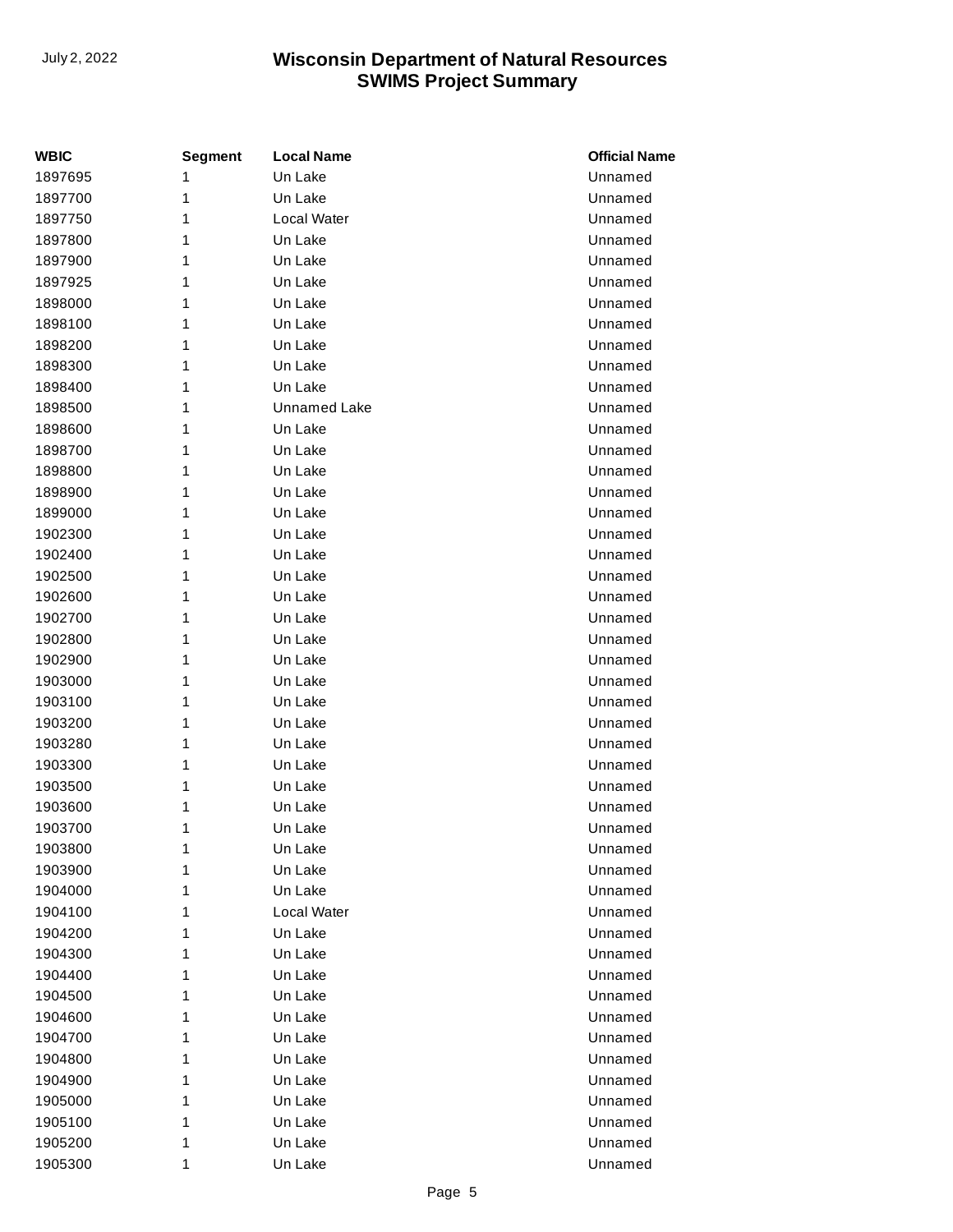| WBIC    | <b>Segment</b> | <b>Local Name</b> | <b>Official Name</b> |
|---------|----------------|-------------------|----------------------|
| 1905400 | 1              | Un Lake           | Unnamed              |
| 1905500 | 1              | Un Lake           | Unnamed              |
| 1905600 | 1              | Un Lake           | Unnamed              |
| 1905700 | 1              | Un Lake           | Unnamed              |
| 1905800 | 1              | Un Lake           | Unnamed              |
| 1905900 | 1              | Un Lake           | Unnamed              |
| 1906000 | 1              | Un Lake           | Unnamed              |
| 1906100 | 1              | Un Lake           | Unnamed              |
| 1906300 | 1              | Un Lake           | Unnamed              |
| 1906400 | 1              | Un Lake           | Unnamed              |
| 1906500 | 1              | Un Lake           | Unnamed              |
| 1906600 | 1              | Un Lake           | Unnamed              |
| 1906700 | 1              | Un Lake           | Unnamed              |
| 1906800 | 1              | Un Lake           | Unnamed              |
| 1906900 | 1              | Un Lake           | Unnamed              |
| 1907000 | 1              | Un Lake           | Unnamed              |
| 1907050 | 1              | Local Water       | Unnamed              |
| 1907100 | 1              | Un Lake           | Unnamed              |
| 1907200 | 1              | Un Lake           | Unnamed              |
| 1907300 | 1              | Un Lake           | Unnamed              |
| 1907400 | 1              | Un Lake           | Unnamed              |
| 1907500 | 1              | Un Lake           | Unnamed              |
| 1907600 | 1              | Un Lake           | Unnamed              |
| 1907700 | 1              | Un Lake           | Unnamed              |
| 1907800 | 1              | Un Lake           | Unnamed              |
| 1907900 | 1              | Un Lake           | Unnamed              |
| 1908000 | 1              | Un Lake           | Unnamed              |
| 1908100 | 1              | Un Lake           | Unnamed              |
| 1908200 | 1              | Un Lake           | Unnamed              |
| 1908300 | 1              | Un Lake           | Unnamed              |
| 1908400 | 1              | Un Lake           | Unnamed              |
| 1908500 | 1              | Un Lake           | Unnamed              |
| 1908650 | 1              | Local Water       | Unnamed              |
| 1908700 | 1              | Un Lake           | Unnamed              |
| 1908800 | 1              | Un Lake           | Unnamed              |
| 1908900 | 1              | Un Lake           | Unnamed              |
| 1909000 | 1              | Un Lake           | Unnamed              |
| 1909100 | 1              | Un Lake           | Unnamed              |
| 1909200 | 1              | Un Lake           | Unnamed              |
| 1909300 | 1              | Un Lake           | Unnamed              |
| 1909400 | 1              | Un Lake           | Unnamed              |
| 1909600 | 1              | Un Lake           | Unnamed              |
| 1909700 | 1              | Un Lake           | Unnamed              |
| 1909800 | 1              | Un Lake           | Unnamed              |
| 1909900 | 1              | Un Lake           | Unnamed              |
| 1910000 | 1              | Un Lake           | Unnamed              |
| 1910100 | 1              | Un Lake           | Unnamed              |
| 1910200 | 1              | Un Lake           | Unnamed              |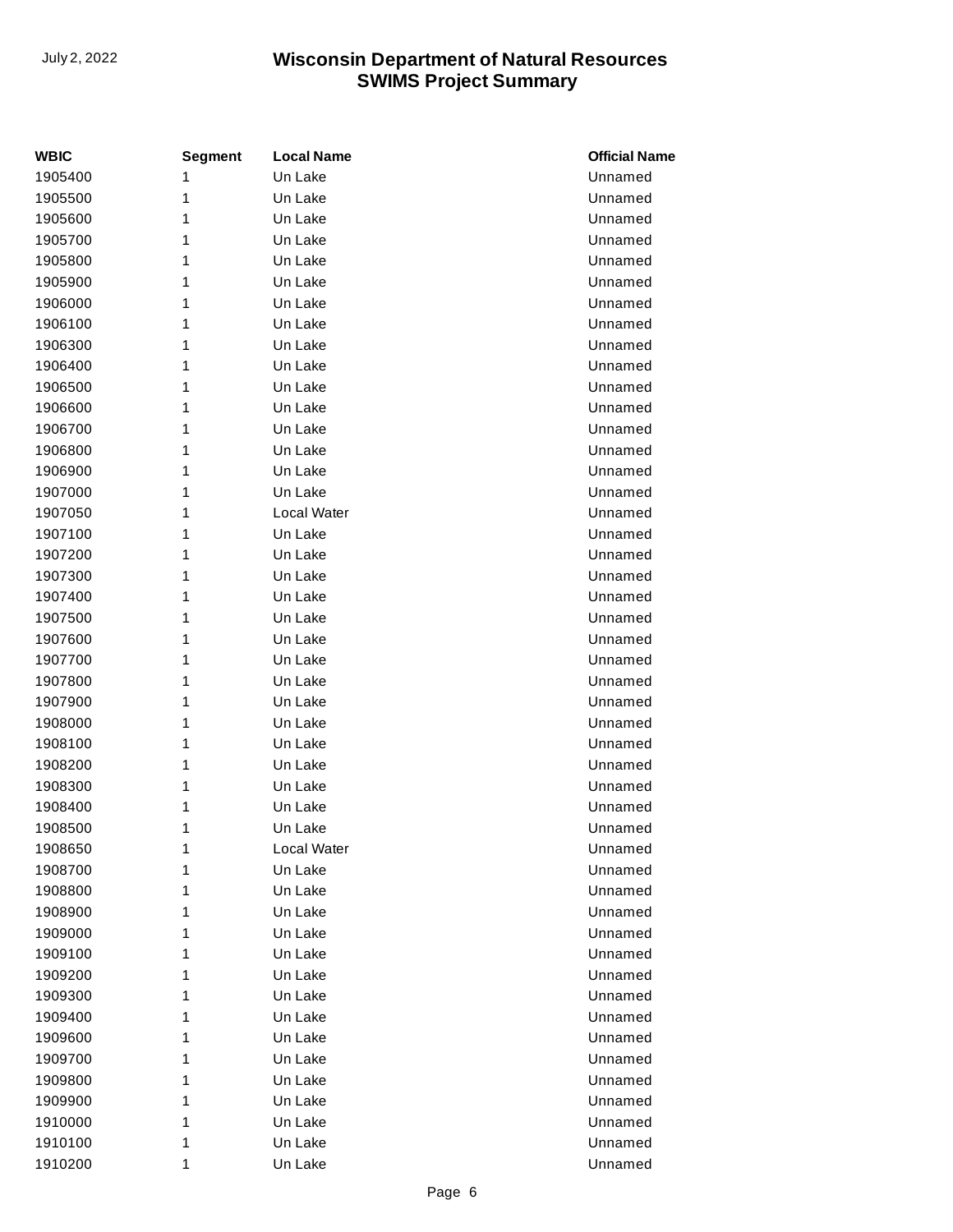| WBIC               | <b>Segment</b> | <b>Local Name</b>   | <b>Official Name</b> |
|--------------------|----------------|---------------------|----------------------|
| 1910300            | 1              | Un Lake             | Unnamed              |
| 1910400            | 1              | Un Lake             | Unnamed              |
| 1910500            | 1              | Un Lake             | Unnamed              |
| 1910600            | 1              | Un Lake             | Unnamed              |
| 1910700            | 1              | Un Lake             | Unnamed              |
| 1910800            | 1              | Un Lake             | Unnamed              |
| 1910900            | 1              | Un Lake             | Unnamed              |
| 1911000            | 1              | Un Lake             | Unnamed              |
| 1911100            | 1              | Un Lake             | Unnamed              |
| 1911200            | 1              | Un Lake             | Unnamed              |
| 1911300            | 1              | Un Lake             | Unnamed              |
| 1911400            | 1              | Un Lake             | Unnamed              |
| 1911500            | 1              | Un Lake             | Unnamed              |
| 1911600            | 1              | Un Lake             | Unnamed              |
| 1911700            | 1              | Un Lake             | Unnamed              |
| 1911800            | 1              | Un Lake             | Unnamed              |
| 1911900            | 1              | Un Lake             | Unnamed              |
| 1912000            | 1              | Un Lake             | Unnamed              |
| 1912100            | 1              | Un Lake             | Unnamed              |
| 1912200            | 1              | Un Lake             | Unnamed              |
| 1912300            | 1              | Un Lake             | Unnamed              |
| 1912400            | 1              | Un Lake             | Unnamed              |
| 1912500            | 1              | Un Lake             | Unnamed              |
| 1912600            | 1              | Un Lake             | Unnamed              |
| 1912700            | 1              | Un Lake             | Unnamed              |
| 1912800            | 1              | Un Lake             | Unnamed              |
| 1912900            | 1              | Un Lake             | Unnamed              |
| 1913000            | 1              | Un Lake             | Unnamed              |
| 1913100            | 1              | Un Lake             | Unnamed              |
| 1913200            | 1<br>1         | Un Lake<br>Un Lake  | Unnamed<br>Unnamed   |
| 1913300<br>1913400 | 1              | <b>Unnamed Lake</b> | Unnamed              |
|                    |                |                     |                      |
| 1913500<br>1913700 | 1<br>1         | Un Lake<br>Un Lake  | Unnamed<br>Unnamed   |
| 1913800            | 1              | Un Lake             | Unnamed              |
| 1913900            | 1              | Un Lake             | Unnamed              |
| 1914000            | 1              | Un Lake             | Unnamed              |
| 1914100            | 1              | Un Lake             | Unnamed              |
| 1914200            | 1              | <b>Local Water</b>  | Unnamed              |
| 1914300            | 1              | Un Lake             | Unnamed              |
| 1914400            | 1              | Un Lake             | Unnamed              |
| 1914500            | 1              | Un Lake             | Unnamed              |
| 1914600            | 1              | Un Lake             | Unnamed              |
| 1914700            | 1              | Un Lake             | Unnamed              |
| 1914800            | 1              | Un Lake             | Unnamed              |
| 1914900            | 1              | Un Lake             | Unnamed              |
| 1915000            | 1              | Un Lake             | Unnamed              |
| 1915100            | 1              | Un Lake             | Unnamed              |
|                    |                |                     |                      |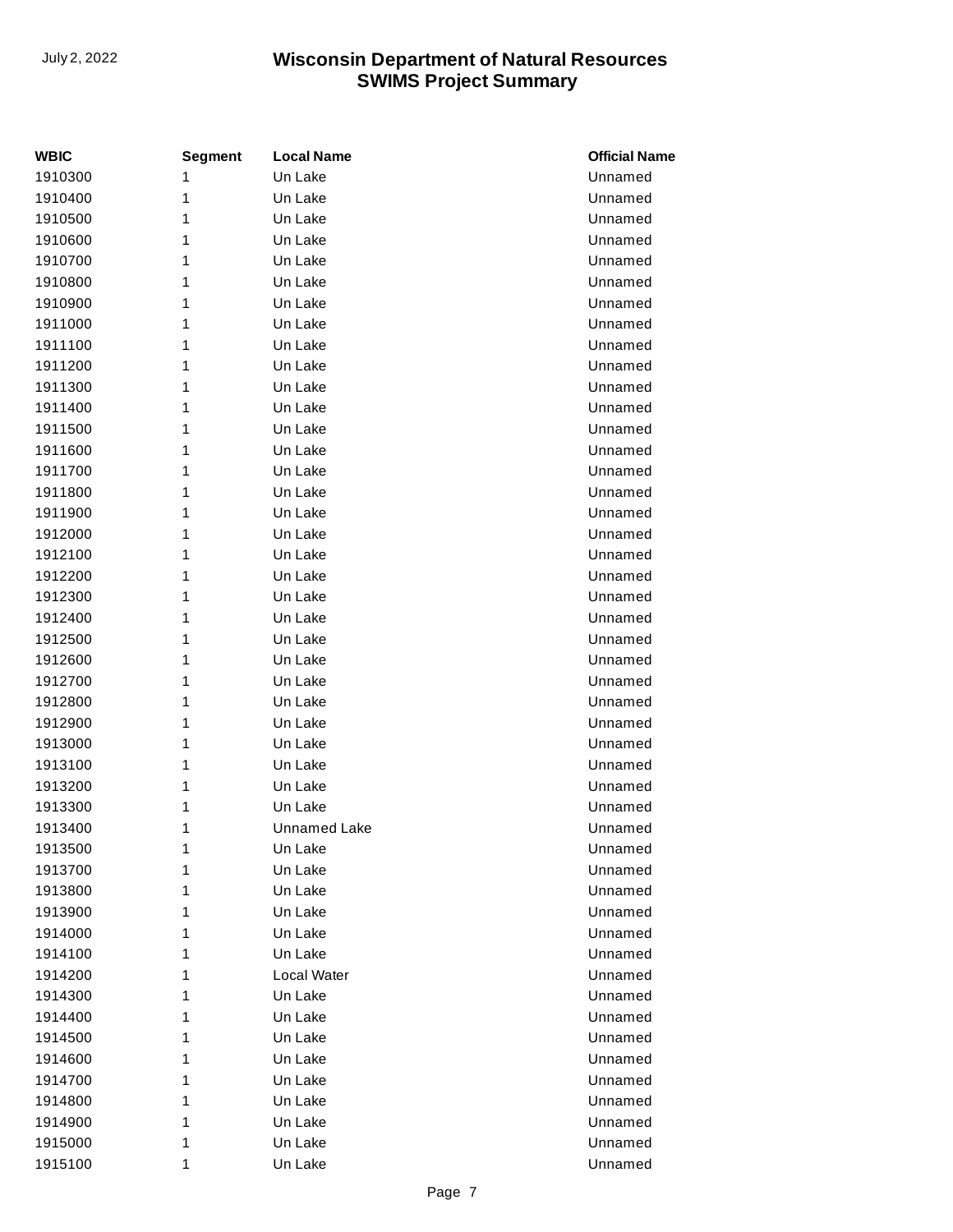| <b>WBIC</b> | <b>Segment</b> | <b>Local Name</b>                    | <b>Official Name</b>        |
|-------------|----------------|--------------------------------------|-----------------------------|
| 1915200     | 1              | Un Lake                              | Unnamed                     |
| 1915300     | 1              | Un Lake                              | Unnamed                     |
| 1915400     | 1              | Un Lake                              | Unnamed                     |
| 1915500     | 1              | Un Lake                              | Unnamed                     |
| 1915600     | 1              | Un Lake                              | Unnamed                     |
| 1915700     | 1              | Un Lake                              | Unnamed                     |
| 1915800     | 1              | Un Lake                              | Unnamed                     |
| 1915900     | 1              | Un Lake                              | Unnamed                     |
| 1916000     | 1              | Un Lake                              | Unnamed                     |
| 1916100     | 1              | Un Lake                              | Unnamed                     |
| 1916200     | 1              | Un Lake                              | Unnamed                     |
| 1916300     | 1              | Un Lake                              | Unnamed                     |
| 1916400     | 1              | Un Lake                              | Unnamed                     |
| 1916500     | 1              | Un Lake                              | Unnamed                     |
| 1916600     | 1              | Un Lake                              | Unnamed                     |
| 1916700     | 1              | Un Lake                              | Unnamed                     |
| 1916800     | 1              | Un Lake                              | Unnamed                     |
| 1921200     | 1              | Un Lake                              | Unnamed                     |
| 1925800     | 1              | Un Lake                              | Unnamed                     |
| 2043700     | 1              | <b>Upper Twin Lake</b>               | <b>Upper Twin Lake</b>      |
| 2044300     | 1              | <b>West Calkins Lake</b>             | <b>West Calkins Lake</b>    |
| 2044700     | 1              | Triple Lake, West                    | Triple Lake, West           |
| 2044900     | 1              | Weeks Lake, West                     | <b>Weeks Lakes</b>          |
| 2045700     | 1              | Wesley Lake                          | Wesley Lake                 |
| 2047200     | 1              | Worden Lake                          | Worden Lake                 |
| 2050000     | 5              | Chippewa River                       | Chippewa River              |
| 2050000     | 6              | Chippewa R At L Wissota              | Chippewa River              |
| 2050000     | 7              | Chippewa River                       | Chippewa River              |
| 2050000     | 8              | Chippewa River (At Holcombe Flowage) | Chippewa River              |
| 2050000     | 9              | Chippewa River                       | Chippewa River              |
| 2082400     | 4              | Eighteenmile Creek                   | Eighteenmile Creek          |
| 2082700     | $\overline{c}$ | <b>Running Valley Creek</b>          | <b>Running Valley Creek</b> |
| 2083150     | 1              | Creek 12-13 (T29N, R10W)             | Unnamed                     |
| 2084000     | 3              | Trout Creek (T30N, R10W)             | <b>Trout Creek</b>          |
| 2084300     | 1              | South Fork Trout Creek               | South Fork Trout Creek      |
| 2084400     | 1              | Un Lake                              | Unnamed                     |
| 2084700     | 1              | Beaver Creek (T31N, R10W)            | <b>Beaver Creek</b>         |
| 2086100     | 1              | Sand Creek                           | Sand Creek                  |
| 2086300     | 1              | <b>Spring Brook</b>                  | Spring Brook                |
| 2086400     | 1              | Creek 8-3 (T31N, R10W)               | Unnamed                     |
| 2091400     | 1              | <b>Beaver Creek</b>                  | <b>Beaver Creek</b>         |
| 2091900     | 1              | <b>Twin Lake West</b>                | Twin Lake, West             |
| 2092000     | 1              | <b>Twin Lake East</b>                | Twin Lake, East             |
| 2092200     | 1              | Un Lake                              | Unnamed                     |
| 2092400     | 1              | Little Pine Lake                     | Little Pine Lake            |
| 2092500     | 1              | Axehandle Lake                       | Axhandle Lake               |
| 2092700     | 1              | Dark Lake                            | Dark Lake                   |
| 2092800     | 1              | Silver Lake                          | Silver Lake                 |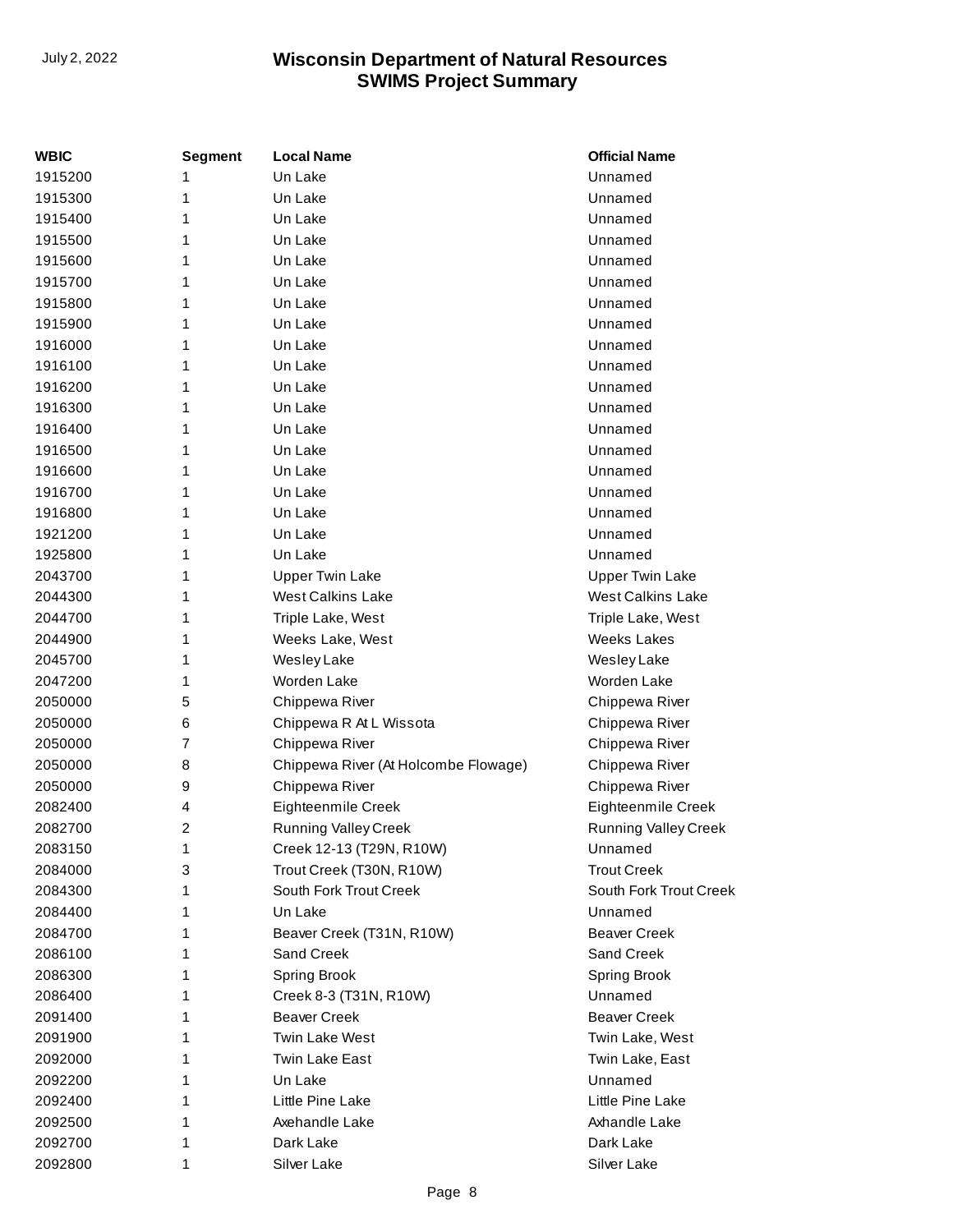| WBIC    | <b>Segment</b> | <b>Local Name</b>           | <b>Official Name</b>          |
|---------|----------------|-----------------------------|-------------------------------|
| 2092900 |                | Pine Lake                   | Pine Lake                     |
| 2120800 | 5              | <b>Elk Creek</b>            | <b>Elk Creek</b>              |
| 2121700 | 1              | Creek 17-11 (T28N, R10W)    | Unnamed                       |
| 2121900 | 1              | <b>Big Elk Creek</b>        | <b>Big Elk Creek</b>          |
| 2122100 | 1              | Creek 5-16 (T28N, R10W)     | Unnamed                       |
| 2122200 | 1              | Creek 4-2 (T28N, R10W)      | Unnamed                       |
| 2122300 | 1              | Creek 35-12 (T29N, R10W)    | Unnamed                       |
| 2125100 | 1              | Sherman Creek               | <b>Sherman Creek</b>          |
| 2128200 | 1              | <b>Fivemile Creek</b>       | <b>Fivemile Creek</b>         |
| 2128700 | 2              | Sevenmile Creek             | Sevenmile Creek               |
| 2128900 | 2              | Ninemile Creek (North)      | Ninemile Creek -North         |
| 2129600 | 1              | Pine Creek (T27N, R7W)      | Pine Creek                    |
| 2133300 | 1              | Hay Creek (T28N, R5W)       | Hay Creek                     |
| 2133300 | 2              | Hay Creek                   | Hay Creek                     |
| 2134100 | 1              | Un Lake                     | Unnamed                       |
| 2134200 | 2              | Muskrat Creek               | <b>Muskrat Creek</b>          |
| 2134400 | 2              | Unnamed Trib to Muskrat Cr  | Unnamed                       |
| 2146000 | 1              | <b>Wolf River</b>           | <b>Wolf River</b>             |
| 2146000 | 3              | <b>Wolf River</b>           | <b>Wolf River</b>             |
| 2146000 | 4              | <b>Wolf River</b>           | <b>Wolf River</b>             |
| 2146100 | 2              | Swim Creek (Swan)           | Swim Creek                    |
| 2146600 | 1              | Roger Creek                 | Roger Creek                   |
| 2146800 | 1              | Local Water                 | Unnamed                       |
| 2146900 | 1              | <b>Local Water</b>          | Unnamed                       |
| 2147000 | 1              | <b>Local Water</b>          | Unnamed                       |
| 2147200 | 1              | Chapman Lake                | Chapman Lake                  |
| 2147300 | 1              | Little Otter Creek          | Little Otter Creek            |
| 2150200 | 1              | <b>Hallie Lake</b>          | Lake Hallie, Lake Hallie 2    |
| 2150300 | 1              | Beaver Creek (T28N, R9W)    | <b>Beaver Creek</b>           |
| 2150400 | 1              | Trout Creek (T28N, R9W)     | <b>Trout Creek</b>            |
| 2150600 | 1              | Duncan Creek                | Duncan Creek                  |
| 2150600 | 2              | Duncan Creek                | Duncan Creek                  |
| 2150600 | 3              | Duncan Creek                | Duncan Creek                  |
| 2150600 | 4              | Duncan Creek                | Duncan Creek                  |
| 2150800 | 1              | Glen Lock Lake              | Star Lake                     |
| 2151000 | 1              | Glen Loch Flowage           | Glen Loch Flowage             |
| 2151200 | 1              | Tilden Mill Pond            | Tilden Mill Pond              |
| 2151300 | 1              | Unnamed 13-7 (Tilden Creek) | Unnamed                       |
| 2151300 | 2              | Tilden Cr                   | Unnamed                       |
| 2151400 | 1              | Little Hay Creek            | Little Hay Creek              |
| 2151400 | 2              | Little Hay Creek            | Little Hay Creek              |
| 2151400 | 4              | Little Hay Creek            | Little Hay Creek              |
| 2151500 | 2              | Hay Creek(T30N, R9W)        | Hay Creek                     |
| 2151550 | 1              | Creek 32-3 (T30N, R9W)      | Unnamed                       |
| 2151600 | 1              | Creek 36-6 (T30N, R10W)     | Unnamed                       |
| 2151700 | 1              | Creek 36-6 T30n R10w        | Unnamed                       |
| 2151900 | 1              | TRIBUTARY TO DUNCAN CREEK   | Unnamed                       |
| 2152100 | 1              | Como Lake                   | Como Lake (Bloomer Mill Pond) |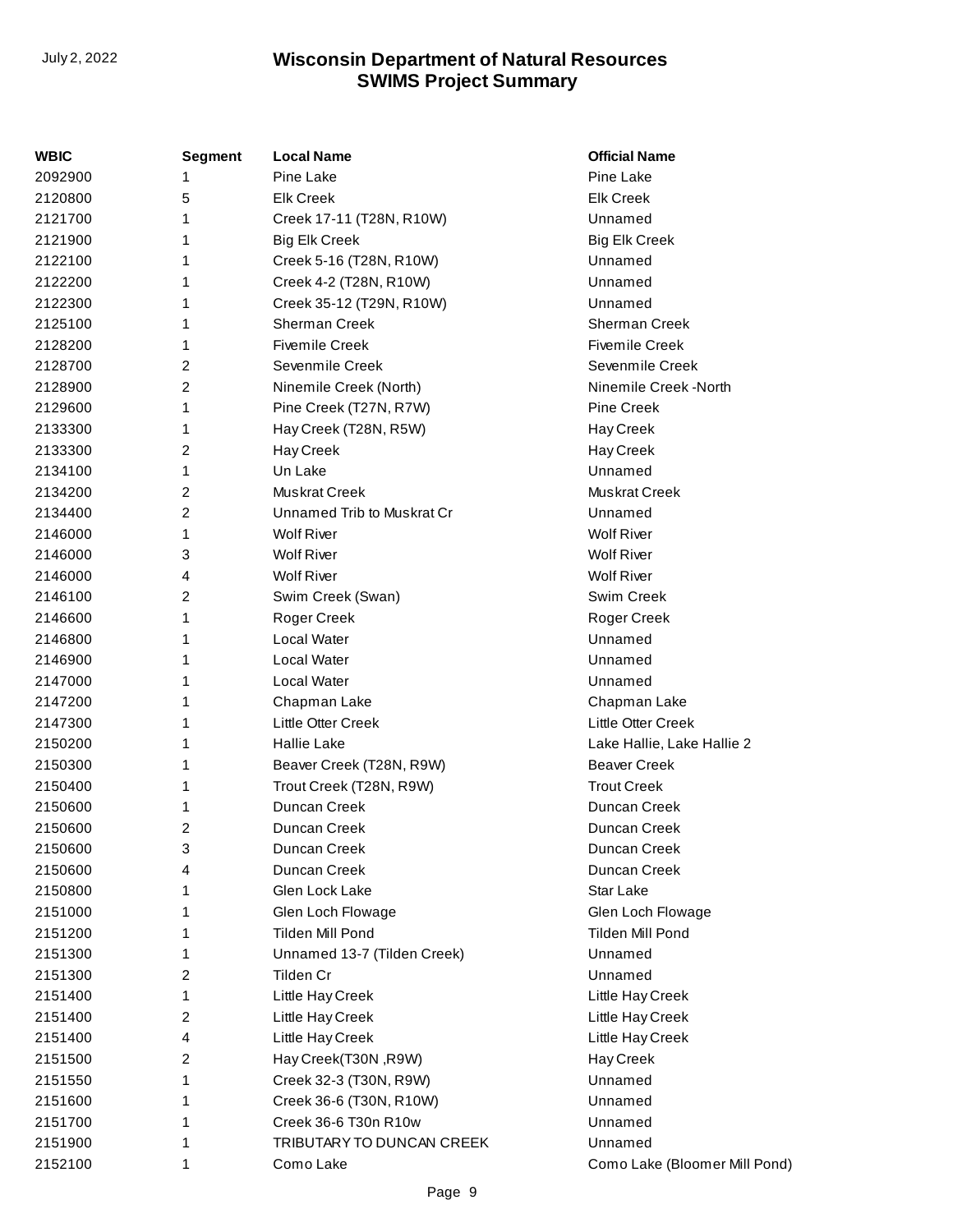| WBIC    | <b>Segment</b> | <b>Local Name</b>               | <b>Official Name</b>        |
|---------|----------------|---------------------------------|-----------------------------|
| 2152300 |                | Como Creek                      | Como Creek                  |
| 2152400 | 1              | Unnamed Creek 1-16 (T30N, R10W) | North Fork Como Creek       |
| 2152600 | 1              | Chippewa Falls Flowage          | Chippewa Falls Flowage 5555 |
| 2152800 | 1              | Wissota Lake                    | Lake Wissota                |
| 2152800 | 2              | Little Lake Wissota             | Lake Wissota                |
| 2152800 | 3              | Moon Bay                        | Lake Wissota                |
| 2152800 | 4              | Lake Wissota State Park Beach   | Lake Wissota                |
| 2152900 | 1              | <b>Frederick Creek</b>          | <b>Frederick Creek</b>      |
| 2153000 | 1              | <b>Stillson Creek</b>           | <b>Stillson Creek</b>       |
| 2153200 | 1              | <b>Paint Creek</b>              | <b>Paint Creek</b>          |
| 2153300 |                | South Fork Paint Creek          | South Fork Paint Creek      |
| 2153500 | 1              | <b>Silver Creek</b>             | <b>Silver Creek</b>         |
| 2153600 | 1              | <b>Brown Creek</b>              | <b>Brown Creek</b>          |
| 2153700 | 1              | <b>Clear Creek</b>              | <b>Clear Creek</b>          |
| 2153800 |                | <b>Wildcat Creek</b>            | <b>Wildcat Creek</b>        |
| 2154000 | 1              | <b>Alder Creek</b>              | <b>Alder Creek</b>          |
| 2154200 | 1              | <b>Sherman Creek</b>            | Sherman Creek               |
| 2154500 | 1              | <b>Yellow River</b>             | <b>Yellow River</b>         |
| 2154600 | 1              | Drywood Creek                   | Drywood Creek               |
| 2154700 | 1              | Dutch Creek                     | <b>Dutch Creek</b>          |
| 2154800 | 1              | <b>Big Drywood Creek</b>        | <b>Big Drywood Creek</b>    |
| 2154900 | 1              | Seth Creek                      | Seth Creek                  |
| 2155000 |                | Chap Creek                      | Chap Creek                  |
| 2155100 | 1              | Little Drywood Creek            | Little Drywood Creek        |
| 2155200 | 1              | <b>Iron Creek</b>               | <b>Iron Creek</b>           |
| 2155600 | 1              | Unnamed Trib to Yellow River    | Unnamed                     |
| 2155900 | 1              | <b>Hennon Creek</b>             | <b>Hennon Creek</b>         |
| 2156000 | 1              | Slaughter House                 | Slaughterhouse Creek        |
| 2156100 | 1              | Lotz Creek                      | Lotz Creek                  |
| 2156200 | 1              | <b>Turner Creek</b>             | <b>Turner Creek</b>         |
| 2156300 | 1              | <b>Coldwater Creek</b>          | <b>Coldwater Creek</b>      |
| 2156400 | 1              | Unnamed Trib to Yellow R        | Unnamed                     |
| 2156500 | 1              | Un Lake                         | Unnamed                     |
| 2156700 |                | <b>Withrow Lake</b>             | <b>Withrow Lake</b>         |
| 2156800 |                | <b>Otter Creek</b>              | <b>Otter Creek</b>          |
| 2156800 | 2              | <b>Otter Creek</b>              | <b>Otter Creek</b>          |
| 2157000 | 1              | Otter Lake                      | Otter Lake (Brown)          |
| 2157700 | 1              | Hay Creek                       | Hay Creek                   |
| 2157800 |                | Pike Creek                      | <b>Pike Creek</b>           |
| 2157900 |                | Pike Lake                       | Pike Lake                   |
| 2158100 |                | Un Lake                         | Unnamed                     |
| 2158200 | 1              | <b>Christmas Creek</b>          | <b>Christmas Creek</b>      |
| 2158200 | 2              | <b>Christmas Creek</b>          | <b>Christmas Creek</b>      |
| 2158400 | 1              | <b>Elder Creek</b>              | <b>Elder Creek</b>          |
| 2159300 |                | Un Lake                         | Unnamed                     |
| 2159400 | 1              | Raven Lake                      | Raven Lake                  |
| 2168700 |                | Jim Creek                       | Jim Creek                   |
| 2168800 | 1              | Jim Lake                        | Jim Lake                    |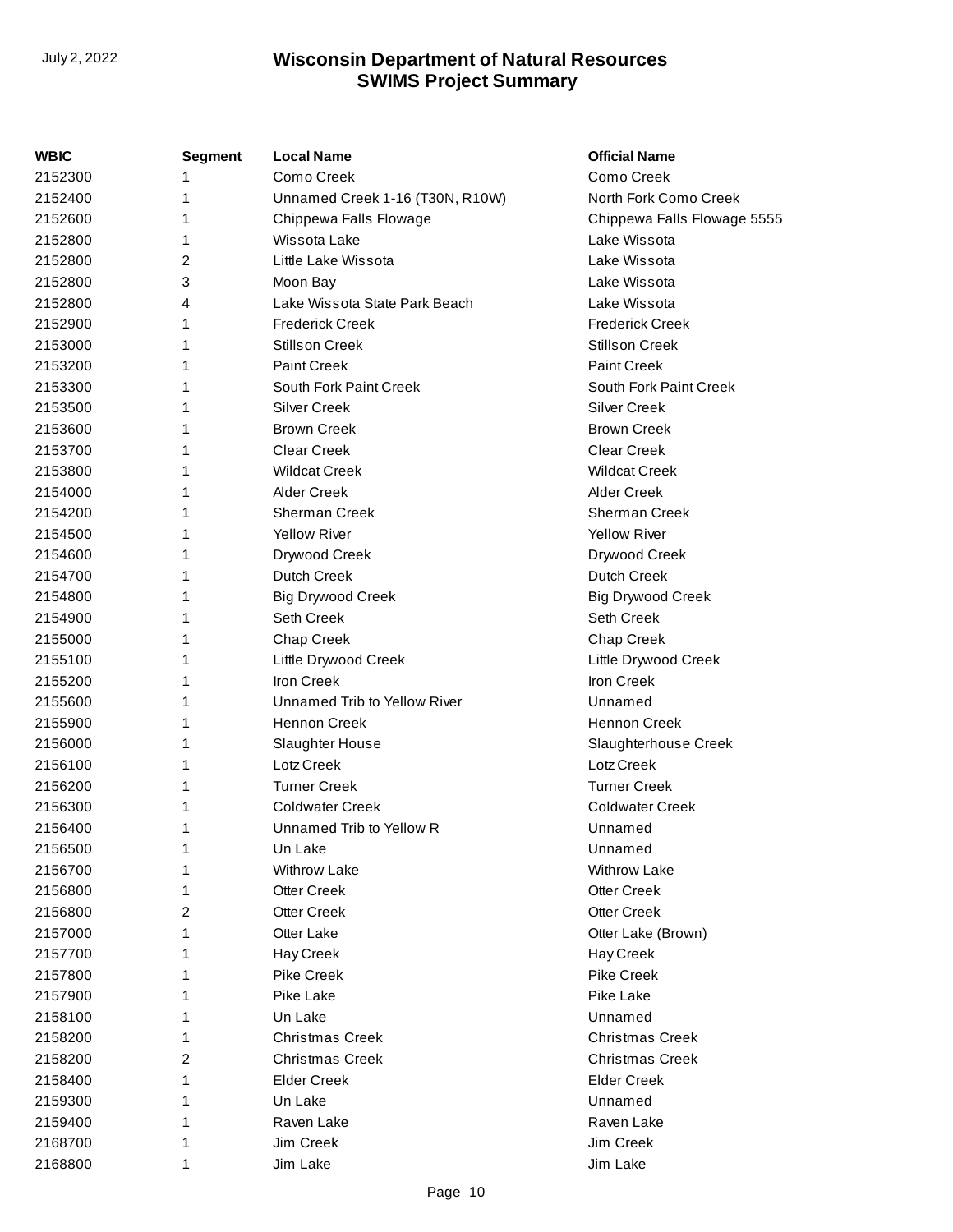| WBIC    | <b>Segment</b> | <b>Local Name</b>               | <b>Official Name</b>            |
|---------|----------------|---------------------------------|---------------------------------|
| 2168900 | 1              | <b>O'Neill Creek</b>            | O'Neil Creek                    |
| 2169000 | 1              | McCann Creek                    | McCann Creek                    |
| 2169100 | 1              | Un Lake                         | Unnamed                         |
| 2169200 | 1              | Round Lake T32 R9w S14          | Round Lake                      |
| 2169400 | 1              | Un Lake                         | Unnamed                         |
| 2169500 | 1              | Un Lake                         | Unnamed                         |
| 2169800 | 1              | Un Lake                         | Unnamed                         |
| 2169900 | 1              | Un Lake                         | Unnamed                         |
| 2170000 | 1              | Un Lake                         | Unnamed                         |
| 2170200 | 1              | Little Buck Lake                | Little Buck Lake                |
| 2170300 | 1              | <b>Big Buck Lake</b>            | <b>Big Buck Lake</b>            |
| 2170400 | 1              | Round Lake                      | Round Lake                      |
| 2170800 | 1              | Long Lake                       | Long Lake                       |
| 2170900 | 1              | Un Lake                         | Unnamed                         |
| 2171000 | 1              | <b>Cornell Lake</b>             | <b>Cornell Lake</b>             |
| 2171200 | 1              | Marsh-Miller Lake               | Marsh-Miller Lake (Mill Pond)   |
| 2171400 | 1              | Mary Jane No.2                  | Mary Jane Lake                  |
| 2171500 | 1              | Mary Jane Lake No.1             | Mary Jane Lake                  |
| 2171600 | 1              | Rock Lake                       | Rock Lake                       |
| 2171800 | 1              | Mud Lake                        | Mud Lake                        |
| 2172100 | 1              | Un Lake                         | Unnamed                         |
| 2172200 | 1              | West Lake                       | West Lake                       |
| 2172300 | 1              | Un Lake                         | Unnamed                         |
| 2172500 | 1              | Un Lake                         | Unnamed                         |
| 2172600 | 1              | <b>Town Line Lake</b>           | Town Line Lake                  |
| 2172650 | 1              | Local Water                     | Unnamed                         |
| 2172800 | 1              | O'Neil Creek Flowage #2         | O'Neil Creek Flowage #2         |
| 2173000 | 1              | O'Neil Creek Flowage Number One | O'Neil Creek Flowage Number One |
| 2173100 | 1              | Un Lake                         | Unnamed                         |
| 2173200 | 1              | Un Lake                         | Unnamed                         |
| 2173300 | 1              | <b>Highland Lake</b>            | <b>Highland Lake</b>            |
| 2173400 | 1              | Lowland Lake                    | Lowland Lake                    |
| 2173600 | 1              | Un Lake                         | Unnamed                         |
| 2173700 | 1              | Un Lake                         | Unnamed                         |
| 2173800 | 1              | Un Lake                         | Unnamed                         |
| 2173900 | 1              | Popple Lake                     | Popple Lake                     |
| 2174300 | 1              | Un Lake                         | Unnamed                         |
| 2174400 | 1              | Mud Lake                        | Mud Lake                        |
| 2174700 | 1              | Old Abe Lake                    | Old Abe Lake                    |
| 2174750 | 1              | Creek 17-13 (T30N, R7W)         | Unnamed                         |
| 2174800 | 1              | <b>Cushing Creek</b>            | <b>Cushing Creek</b>            |
| 2174900 | 1              | Cobban Creek                    | Cobban Creek                    |
| 2175000 | 1              | Minnie Creek                    | Minnie Creek                    |
| 2175100 | 1              | North Fork Bob Creek            | North Fork Bob Creek            |
| 2175200 | 1              | South Fork Bob Creek            | South Fork Bob Creek            |
| 2175200 | 2              | South Fork Bob Creek            | South Fork Bob Creek            |
| 2175400 | 1              | Un Lake                         | Unnamed                         |
| 2175600 | 1              | Un Lake                         | Unnamed                         |
|         |                |                                 |                                 |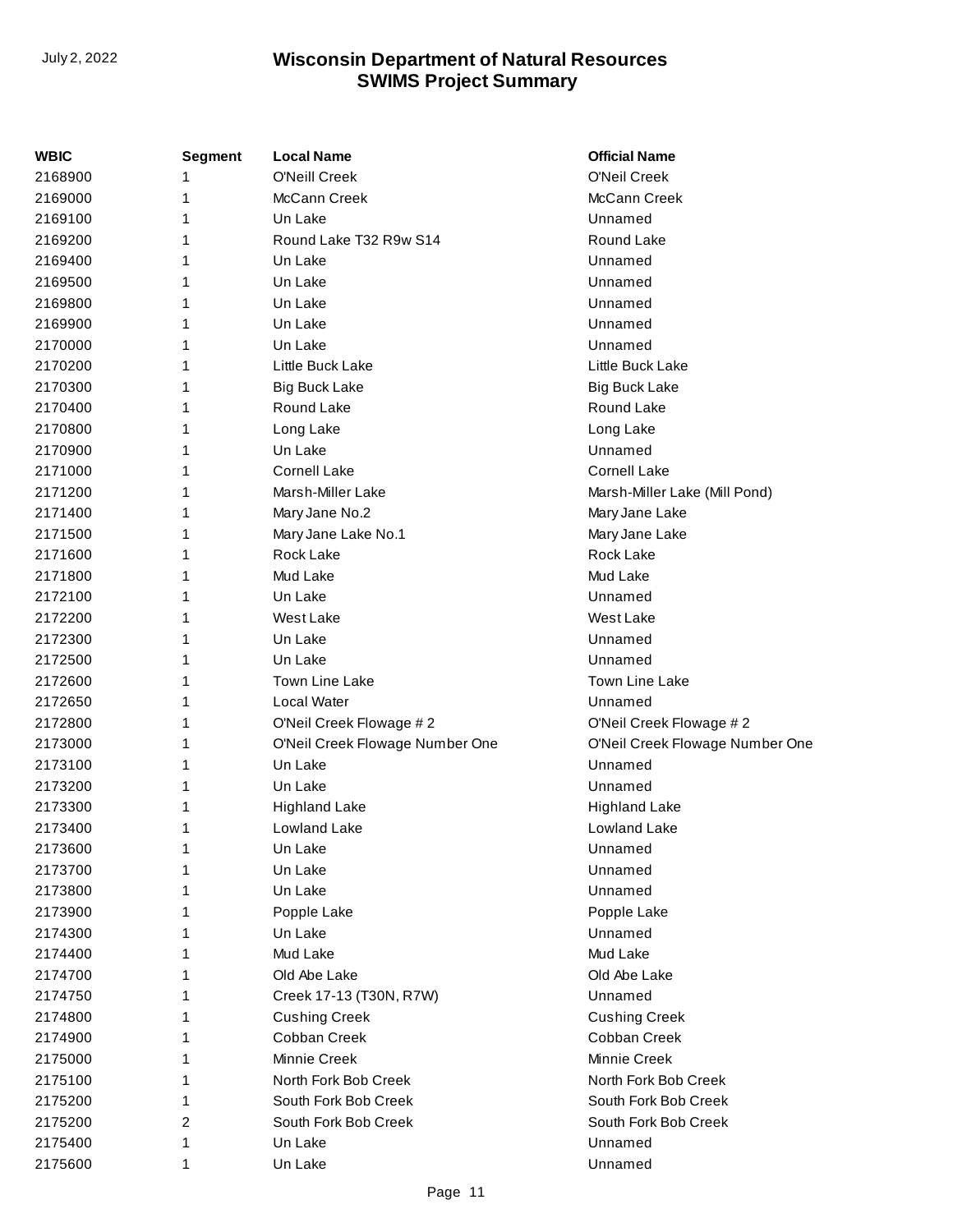| WBIC    | <b>Segment</b> | <b>Local Name</b>                     | <b>Official Name</b>       |
|---------|----------------|---------------------------------------|----------------------------|
| 2175700 |                | <b>Finley Lake</b>                    | <b>Finley Lake</b>         |
| 2175800 | 1              | Un Lake                               | Unnamed                    |
| 2175900 | 1              | Firth Lake Creek                      | Firth Lake Outlet Creek    |
| 2176100 | 1              | Un Lake                               | Unnamed                    |
| 2176200 | 1              | Firth Lake                            | <b>Firth Lake</b>          |
| 2176300 | 1              | Spring Creek                          | <b>Spring Creek</b>        |
| 2176300 | 2              | <b>Spring Creek</b>                   | <b>Spring Creek</b>        |
| 2176500 | 1              | Spring Creek Flowage No.1             | Spring Creek Flowage No. 1 |
| 2176800 | 1              | Un Lake                               | Unnamed                    |
| 2176900 | 1              | Un Lake                               | Unnamed                    |
| 2177000 | 1              | Un Lake                               | Unnamed                    |
| 2177100 | 1              | Un Lake                               | Unnamed                    |
| 2177300 | 1              | Spring Creek Flowage No.2             | Spring Creek Flowage No. 2 |
| 2177400 | 1              | <b>Unnamed Lake</b>                   | Unnamed                    |
| 2177600 | 1              | Smith Lake                            | Smith Lake                 |
| 2177700 | 1              | Jerome Lake                           | Jerome Lake                |
| 2177900 | 1              | Un Lake                               | Unnamed                    |
| 2178100 | 1              | Oliver Lake No. 1                     | <b>Oliver Lakes</b>        |
| 2178200 | 1              | Oliver Lake No.2                      | <b>Oliver Lakes</b>        |
| 2178300 | 1              | Oliver Lake No. 3                     | <b>Oliver Lakes</b>        |
| 2178400 | 1              | <b>Bob Lake</b>                       | <b>Bob Lake</b>            |
| 2178500 | 1              | Little Bob Lake                       | Little Bob Lake            |
| 2178700 | 1              | Un Lake                               | Unnamed                    |
| 2178900 | 1              | Hay Meadow Flowage No. 1              | Hay Meadow Flowage No. 1   |
| 2179300 | 1              | Un Lake                               | Unnamed                    |
| 2179400 | 1              | <b>Barr Lake</b>                      | <b>Barr Lake</b>           |
| 2179500 | 1              | Beaver Lake                           | Beaver Lake                |
| 2179600 | 1              | <b>Black Lake</b>                     | <b>Black Lake</b>          |
| 2179660 | 1              | Odd Lake                              | Odd Lake                   |
| 2179700 | 1              | Evergreen Lake                        | Evergreen Lake             |
| 2179800 | 1              | Sunfish Lake                          | Sunfish Lake               |
| 2179900 | 1              | Silver Bass Lake                      | Silver Bass Lake           |
| 2180100 | 1              | Hay Meadow Flowage No.2               | Hay Meadow Flowage         |
| 2180300 | 1              | <b>Tamarack Lake</b>                  | <b>Tamarack Lake</b>       |
| 2180500 | 1              | Pickerel Lake                         | <b>Pickerel Lake</b>       |
| 2180700 | 1              | Hay Meadow Flowage No.3               | Hay Meadow Flowage No. 3   |
| 2180900 | 1              | Hay Meadow Flowage No. 4              | Hay Meadow Flowage No. 4   |
| 2181000 | 1              | Lehman Creek                          | Leman Creek                |
| 2181100 | 1              | <b>French Creek</b>                   | French Creek               |
| 2181200 | 1              | <b>Clark Creek</b>                    | <b>Clark Creek</b>         |
| 2181400 | 1              | <b>Cornell Flowage</b>                | <b>Cornell Flowage</b>     |
| 2181400 | 2              | <b>Brunet Island State Park Beach</b> | <b>Cornell Flowage</b>     |
| 2181500 | 1              | <b>Fisher River</b>                   | <b>Fisher River</b>        |
| 2181600 | 1              | <b>Buck Creek</b>                     | <b>Buck Creek</b>          |
| 2181800 | 1              | Un Lake                               | Unnamed                    |
| 2182000 | 1              | <b>Beaver Creek</b>                   | <b>Beaver Creek</b>        |
| 2182200 | 1              | Mallard Flowage                       | Mallard Flowage            |
| 2182400 | 1              | Unnamed Trib to Fischer River         | Unnamed                    |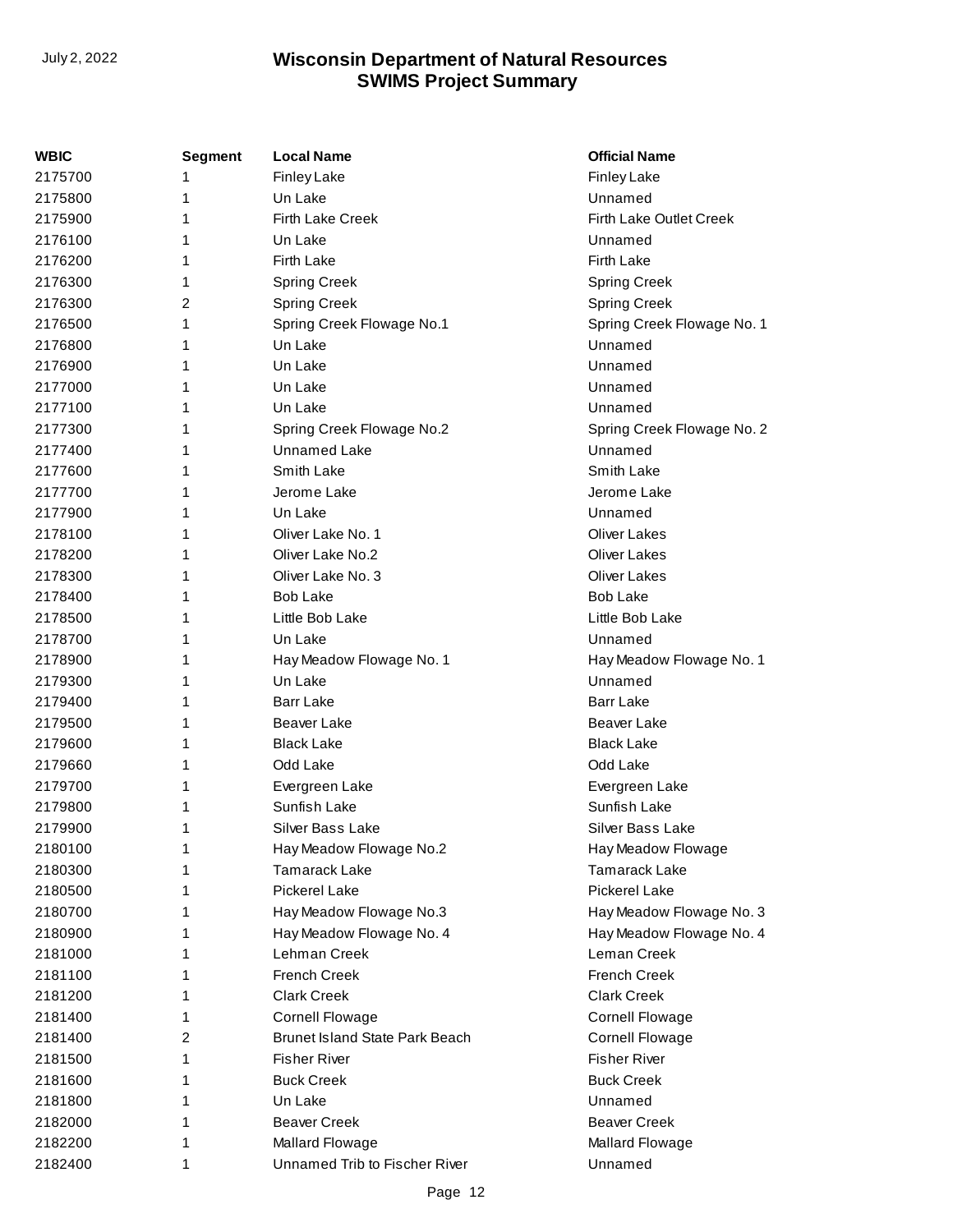| WBIC    | <b>Segment</b> | <b>Local Name</b>              | <b>Official Name</b>    |
|---------|----------------|--------------------------------|-------------------------|
| 2184400 | 1              | <b>Unnamed Lake</b>            | Unnamed                 |
| 2184600 | 1              | Un Lake                        | Unnamed                 |
| 2184900 | 1              | Holcombe Flowage North         | Holcombe Flowage        |
| 2184900 | $\overline{2}$ | Holcombe Flowage South         | Holcombe Flowage        |
| 2185100 | 1              | Un Lake                        | Unnamed                 |
| 2185200 | 1              | <b>Birch Creek</b>             | <b>Birch Creek</b>      |
| 2185800 | 1              | <b>Miller Lake</b>             | <b>Miller Lake</b>      |
| 2185900 | 1              | Un Lake                        | Unnamed                 |
| 2186100 | 1              | Robinson Lake                  | Robinson Lake           |
| 2186200 | 1              | Larose Lake                    | LaRose Lake             |
| 2186300 | 1              | <b>Cranberry Creek</b>         | <b>Cranberry Creek</b>  |
| 2186355 | 1              | Un Lake                        | Unnamed                 |
| 2186360 | 1              | Un Lake                        | Unnamed                 |
| 2186500 | 1              | Horseshoe Flowage              | Horseshoe Flowage       |
| 2187000 | 1              | Jump River (Lower Main Stem)   | Jump River              |
| 2344100 | 1              | Mud Creek                      | Mud Creek               |
| 2344400 | 1              | <b>Tealey Creek</b>            | <b>Tealey Creek</b>     |
| 2344500 | 1              | Un Lake                        | Unnamed                 |
| 2344700 | 1              | <b>Willow Creek</b>            | <b>Willow Creek</b>     |
| 2344800 | 1              | Un Lake                        | Unnamed                 |
| 2345000 | 1              | Willow Creek Flowage No.1      | Willow Creek Flowage C1 |
| 2345200 | 1              | Willow Creek Flowage #2        | Willow Creek Flowage #2 |
| 2345400 | 1              | Willow Creek Flowage #3        | Willow Creek Flowage #3 |
| 2345500 | 1              | Meadows Lake                   | Meadows Lake            |
| 2345600 | 1              | <b>Boiler Lake</b>             | <b>Boiler Lake</b>      |
| 2345600 | 2              | <b>Boiler Lake</b>             | <b>Boiler Lake</b>      |
| 2345700 | 1              | <b>Foster Creek</b>            | <b>Foster Creek</b>     |
| 2346000 | 1              | <b>Bradley Lake</b>            | <b>Bradley Lake</b>     |
| 2346100 | 1              | Foster Lake                    | Foster Lake             |
| 2346300 | 1              | Un Lake                        | Unnamed                 |
| 2346400 | 1              | Spence Lake                    | Spence Lake             |
| 2346500 | 1              | Local Water                    | Unnamed                 |
| 2346800 | 1              | Local Water                    | Unnamed                 |
| 2347000 | 1              | Picnic Lake                    | Picnic Lake             |
| 2347100 | 1              | Bass Lake #5                   | <b>Bass Lakes</b>       |
| 2347200 | 1              | Bass Lake No. 4                | <b>Bass Lakes</b>       |
| 2347400 | 1              | Bass Lake No. 3                | <b>Bass Lakes</b>       |
| 2347500 | 1              | Deer Lake                      | Deer Lake               |
| 2347700 | 1              | Local Water                    | Unnamed                 |
| 2347725 | 1              | Local Water                    | Unnamed                 |
| 2347750 | 1              | Un Lake                        | Unnamed                 |
| 2347900 | 1              | Bass Lake No. 1                | <b>Bass Lake</b>        |
| 2348000 | 1              | Bass Lake No. 2                | <b>Bass Lake</b>        |
| 2348100 | 1              | Un Lake                        | Unnamed                 |
| 2348155 | 1              | Un Lake                        | Unnamed                 |
| 2348300 | 1              | Un Lake                        | Unnamed                 |
| 2348500 | 1              | Unnamed Lake (T32n R07w S30-1) | Lowers Lake             |
| 2348700 | 1              | <b>Plummer Lake</b>            | Plummer Lake            |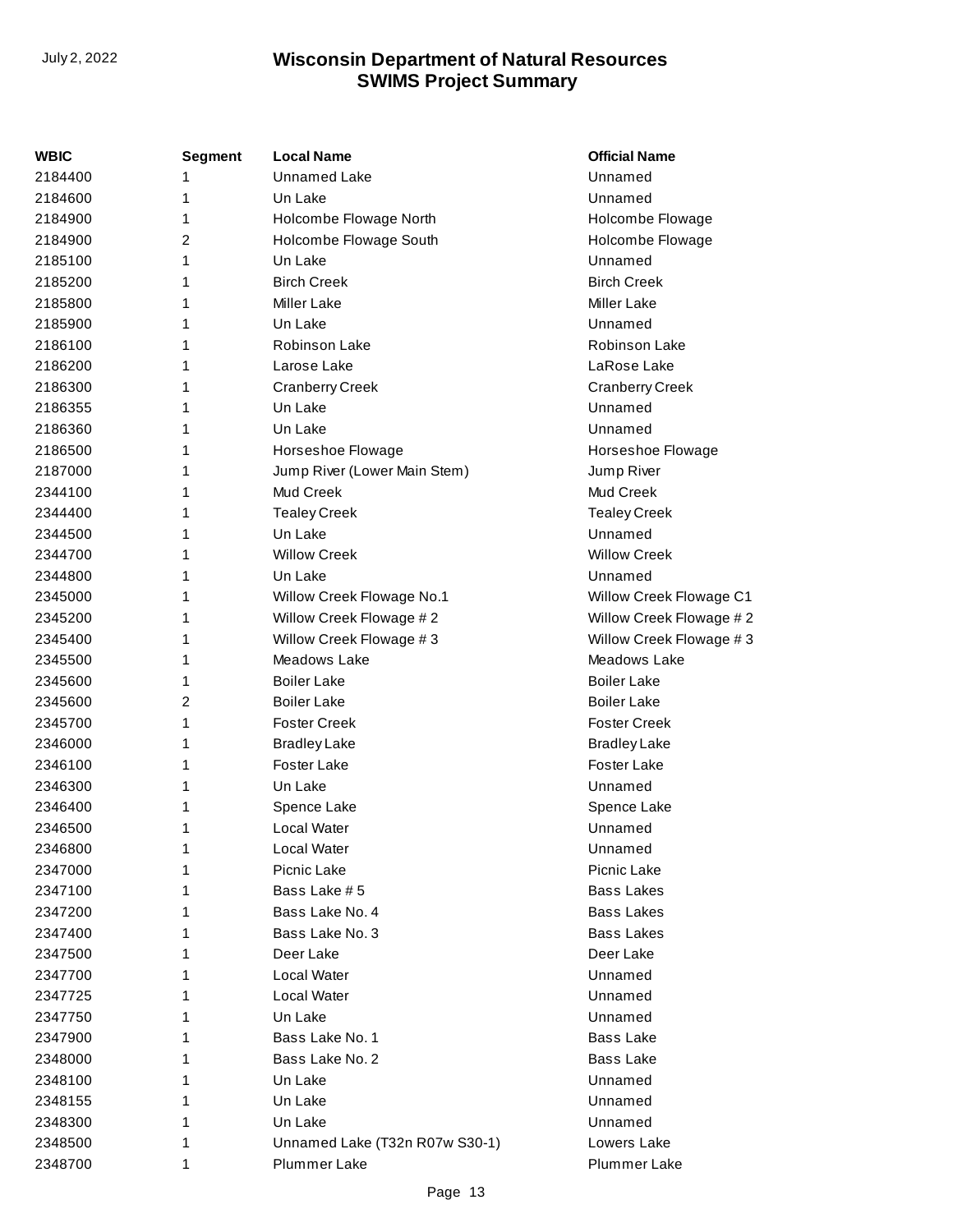| WBIC    | <b>Segment</b> | <b>Local Name</b>         | <b>Official Name</b> |
|---------|----------------|---------------------------|----------------------|
| 2348800 | 1              | Little Plummer Lake       | Little Plummer Lake  |
| 2350500 | 1              | Chain Lake                | Chain Lake           |
| 2350800 | 1              | Schoolhouse Lake          | Schoolhouse Lake     |
| 2351000 | 1              | Granger Lake              | Granger Lake         |
| 2351100 | 1              | <b>Calkins Lake</b>       | <b>Calkins Lake</b>  |
| 2351200 | 1              | Cedar Creek               | Cedar Creek          |
| 2351200 | $\overline{2}$ | Cedar Creek               | Cedar Creek          |
| 2351400 | 1              | Long Lake                 | Long Lake            |
| 2351600 | 1              | Un Lake                   | Unnamed              |
| 2351800 | 1              | Dark Lake                 | Dark Lake            |
| 2352000 | 1              | Larrabee Lake             | Larrabee Lake        |
| 2352200 | 1              | Herde Lake                | Herde Lake           |
| 2352400 | 1              | <b>Tammarack Lake</b>     | Tamarack Lake        |
| 2352500 | 1              | Henneman Lake             | Henneman Lake        |
| 2352700 | 1              | Cedar Lake                | Cedar Lake           |
| 2352800 | 1              | Number One Lake           | Number One Lake      |
| 2352900 | 1              | Number Two Lake           | Number Two Lake      |
| 2353000 | 1              | Number Three Lake         | Number Three Lake    |
| 2353100 | 1              | Number Four Lake          | Number Four Lake     |
| 2353200 | 1              | Sunfish Lake              | Sunfish Lake         |
| 2353600 | 1              | Sand Lake                 | Sand Lake            |
| 2353900 | 1              | Un Lake                   | Unnamed              |
| 3000012 | 1              | Local Water               | Unnamed              |
| 3000421 | 1              | Local Water               | Unnamed              |
| 3000426 | 1              | Local Water               | Unnamed              |
| 3000429 | 1              | Local Water               | Unnamed              |
| 5007987 | 1              | Unnamed Trib to Hay Cr    | Unnamed              |
| 5008105 | 1              | Tributary to Duncan Creek | Unnamed              |
| 5008210 | 1              | Unnamed Creek 29-11       | Unnamed              |
| 5009509 | 1              | Local Water               | Unnamed              |
| 5009631 | 1              | Local Water               | Unnamed              |
| 5010031 | 1              | Local Water               | Unnamed              |
| 5010146 | 1              | <b>Unnamed Stream</b>     | Unnamed              |
| 5010477 | 1              | Unnamed Creek 27-12       | Unnamed              |
| 5011108 | 1              | <b>Unnamed Stream</b>     | Unnamed              |
| 5011292 | 1              | Local Water               | Unnamed              |
| 5011442 | 1              | Local Water               | Unnamed              |
| 5011447 | 1              | Local Water               | Unnamed              |
| 5011608 | 1              | Local Water               | Unnamed              |
| 5011643 | 1              | Local Water               | Unnamed              |
| 5011696 | 1              | Local Water               | Unnamed              |
| 5011716 | 1              | Local Water               | Unnamed              |
| 5011755 | 1              | Local Water               | Unnamed              |
| 5011909 | 1              | Local Water               | Unnamed              |
| 5011923 | 1              | Local Water               | Unnamed              |
| 5011945 | 1              | <b>Unnamed Stream</b>     | Unnamed              |
| 5012320 | 1              | Local Water               | Unnamed              |
| 5525875 | 1              | Local Water               | Unnamed              |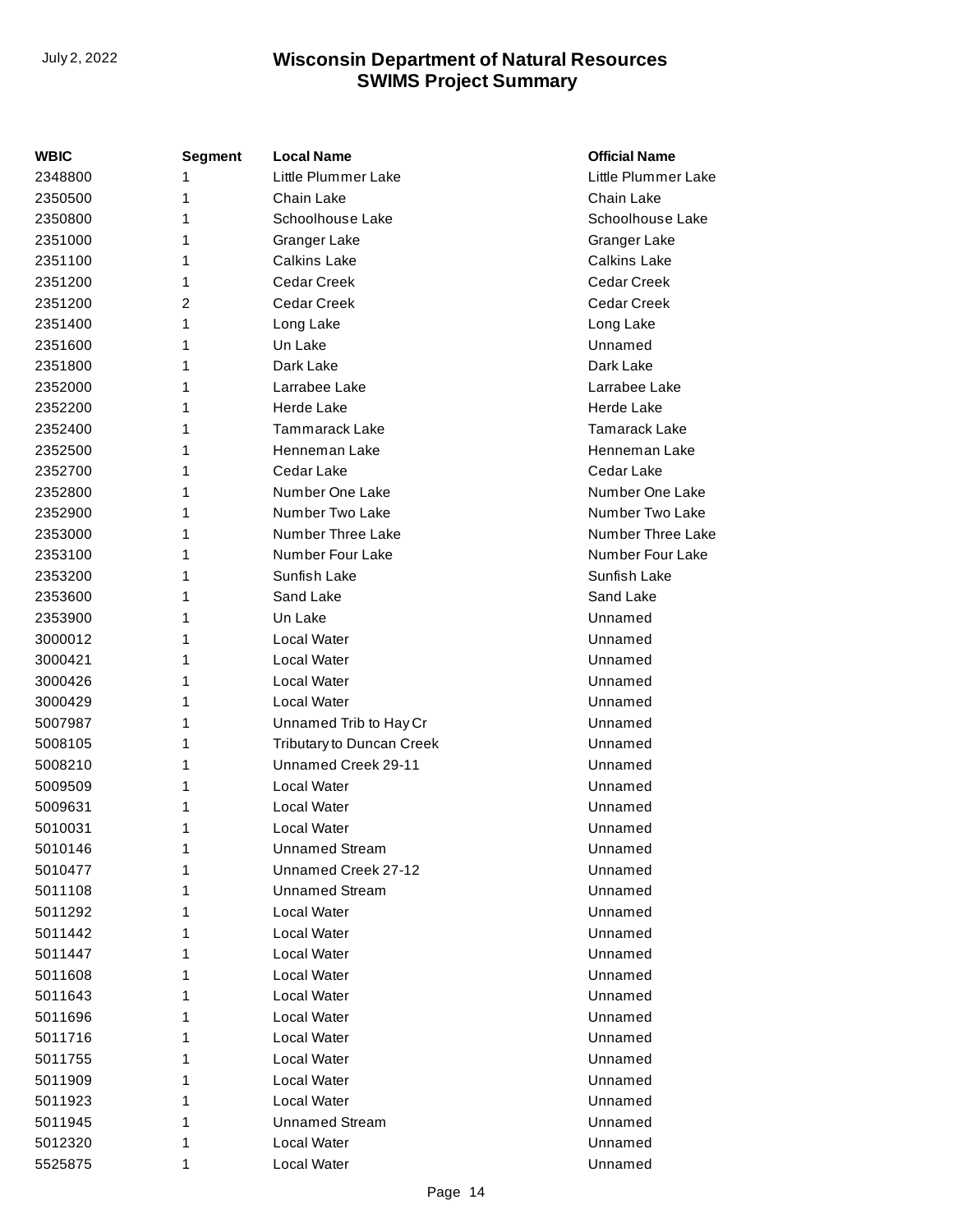| <b>WBIC</b> | <b>Segment</b> | <b>Local Name</b>  | <b>Official Name</b> |
|-------------|----------------|--------------------|----------------------|
| 5525894     | 1              | <b>Local Water</b> | Unnamed              |
| 5525896     | 1              | Local Water        | Unnamed              |
| 5526125     | 1              | Local Water        | Unnamed              |
| 5526222     | 1              | Local Water        | Unnamed              |
| 5526223     | 1              | Local Water        | Unnamed              |
| 5526272     | 1              | <b>Local Water</b> | Unnamed              |
| 5526578     | 1              | Local Water        | Unnamed              |
| 5526593     | 1              | Local Water        | Unnamed              |
| 5526641     | 1              | Local Water        | Unnamed              |
| 5526682     | 1              | Local Water        | Unnamed              |
| 5526733     | 1              | Local Water        | Unnamed              |
| 5526780     | 1              | Local Water        | Unnamed              |
| 5526901     | 1              | Local Water        | Unnamed              |
| 5526950     | 1              | <b>Local Water</b> | Unnamed              |
| 5527009     | 1              | Local Water        | Unnamed              |
| 5527190     | 1              | Local Water        | Unnamed              |
| 5527233     | 1              | Local Water        | Unnamed              |
| 5527239     | 1              | Local Water        | Unnamed              |
| 5527282     | 1              | Local Water        | Unnamed              |
| 5527300     | 1              | Local Water        | Unnamed              |
| 5527338     | 1              | Unnamed Lake       | Unnamed              |
| 5527355     | 1              | Local Water        | Unnamed              |
| 5527390     | 1              | Local Water        | Unnamed              |
| 5527402     | 1              | Local Water        | Unnamed              |
| 5527431     | 1              | Unnamed Lake       | Unnamed              |
| 5527437     | 1              | Local Water        | Unnamed              |
| 5527441     | 1              | Local Water        | Unnamed              |
| 5527472     | 1              | <b>Local Water</b> | Unnamed              |
| 5527476     | 1              | Local Water        | Unnamed              |
| 5527508     | 1              | <b>Local Water</b> | Unnamed              |
| 5527578     | 1              | Local Water        | Unnamed              |
| 5527585     | 1              | Local Water        | Unnamed              |
| 5527606     | 1              | Local Water        | Unnamed              |
| 5527664     | 1              | Local Water        | Unnamed              |
| 5527767     | 1              | Local Water        | Unnamed              |
| 5527885     | 1              | Local Water        | Unnamed              |
| 5527908     | 1              | Local Water        | Unnamed              |
| 5527924     | 1              | Local Water        | Unnamed              |
| 5527925     | 1              | Local Water        | Unnamed              |
| 5527965     | 1              | Local Water        | Unnamed              |
| 5527967     | 1              | Local Water        | Unnamed              |
| 5527987     | 1              | Local Water        | Unnamed              |
| 5528009     | 1              | Local Water        | Unnamed              |
| 5528011     | 1              | Local Water        | Unnamed              |
| 5528066     | 1              | Local Water        | Unnamed              |
| 5528126     | 1              | Local Water        | Unnamed              |
| 5528127     | 1              | Local Water        | Unnamed              |
| 5528140     | 1              | Local Water        | Unnamed              |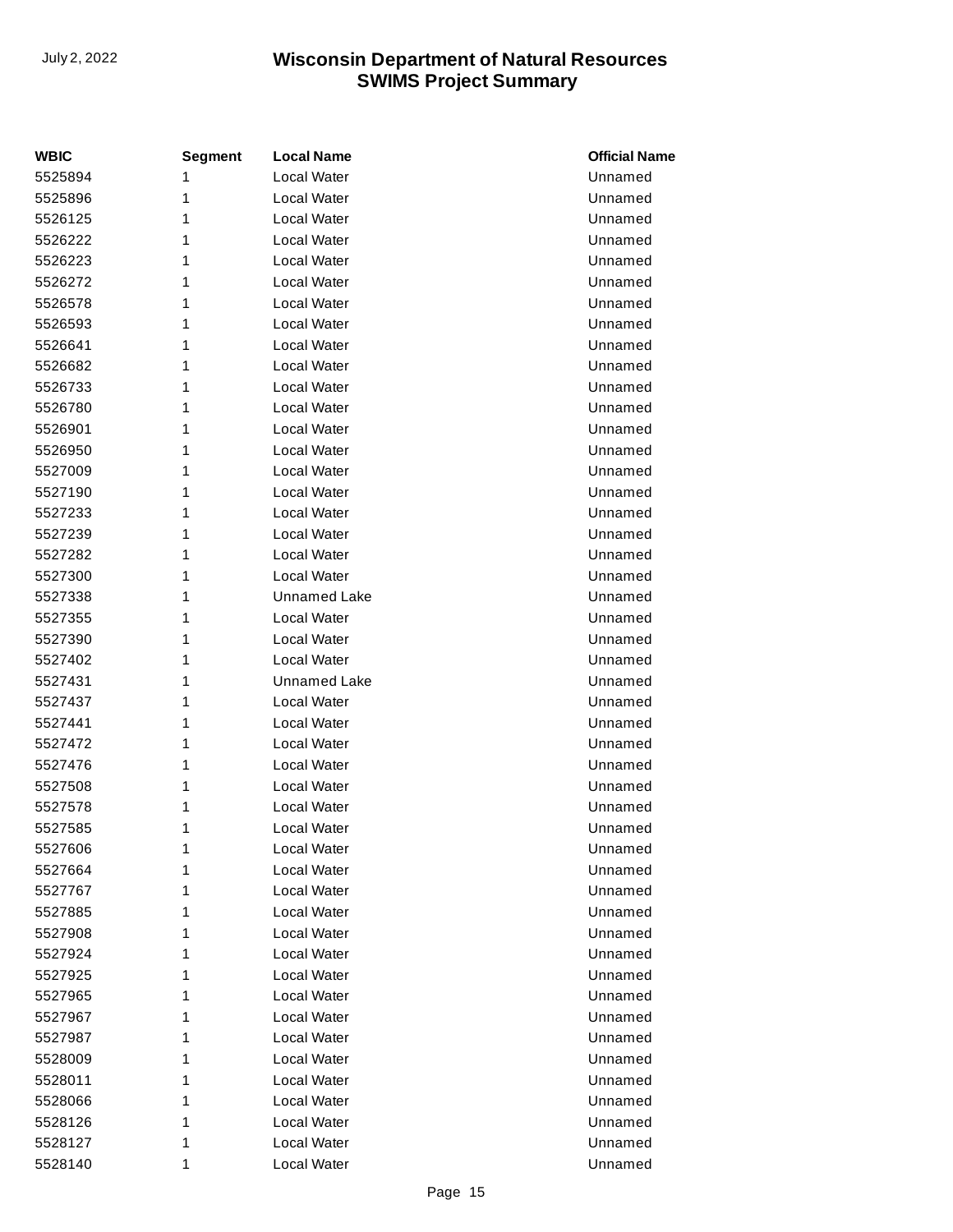| <b>WBIC</b> | <b>Segment</b> | <b>Local Name</b>  | <b>Official Name</b> |
|-------------|----------------|--------------------|----------------------|
| 5528210     | 1              | <b>Local Water</b> | Unnamed              |
| 5528215     | 1              | Local Water        | Unnamed              |
| 5528231     | 1              | Local Water        | Unnamed              |
| 5528236     | 1              | Local Water        | Unnamed              |
| 5528304     | 1              | Local Water        | Unnamed              |
| 5528325     | 1              | <b>Local Water</b> | Unnamed              |
| 5528331     | 1              | Local Water        | Unnamed              |
| 5528371     | 1              | Local Water        | Unnamed              |
| 5528383     | 1              | Local Water        | Unnamed              |
| 5528393     | 1              | Local Water        | Unnamed              |
| 5528394     | 1              | Local Water        | Unnamed              |
| 5528412     | 1              | Local Water        | Unnamed              |
| 5528473     | 1              | Local Water        | Unnamed              |
| 5528480     | 1              | <b>Local Water</b> | Unnamed              |
| 5528578     | 1              | Local Water        | Unnamed              |
| 5528579     | 1              | Local Water        | Unnamed              |
| 5528612     | 1              | Local Water        | Unnamed              |
| 5528630     | 1              | Local Water        | Unnamed              |
| 5528685     | 1              | Local Water        | Unnamed              |
| 5528688     | 1              | Local Water        | Unnamed              |
| 5528720     | 1              | Local Water        | Unnamed              |
| 5528819     | 1              | <b>Local Water</b> | Unnamed              |
| 5528823     | 1              | Local Water        | Unnamed              |
| 5528907     | 1              | Local Water        | Unnamed              |
| 5528919     | 1              | Local Water        | Unnamed              |
| 5528944     | 1              | Local Water        | Unnamed              |
| 5528961     | 1              | Local Water        | Unnamed              |
| 5529014     | 1              | Local Water        | Unnamed              |
| 5529079     | 1              | Local Water        | Unnamed              |
| 5529117     | 1              | Local Water        | Unnamed              |
| 5529124     | 1              | Local Water        | Unnamed              |
| 5529147     | 1              | Local Water        | Unnamed              |
| 5529242     | 1              | Local Water        | Unnamed              |
| 5529269     | 1              | Local Water        | Unnamed              |
| 5529412     | 1              | Local Water        | Unnamed              |
| 5529506     | 1              | Local Water        | Unnamed              |
| 5529509     | 1              | Local Water        | Unnamed              |
| 5529545     | 1              | Local Water        | Unnamed              |
| 5529556     | 1              | Local Water        | Unnamed              |
| 5529567     | 1              | Local Water        | Unnamed              |
| 5529737     | 1              | Local Water        | Unnamed              |
| 5529847     | 1              | Local Water        | Unnamed              |
| 5530064     | 1              | Local Water        | Unnamed              |
| 5530076     | 1              | Local Water        | Unnamed              |
| 5530102     | 1              | Local Water        | Unnamed              |
| 5530196     | 1              | Local Water        | Unnamed              |
| 5530317     | 1              | Local Water        | Unnamed              |
| 5530413     | 1              | Local Water        | Unnamed              |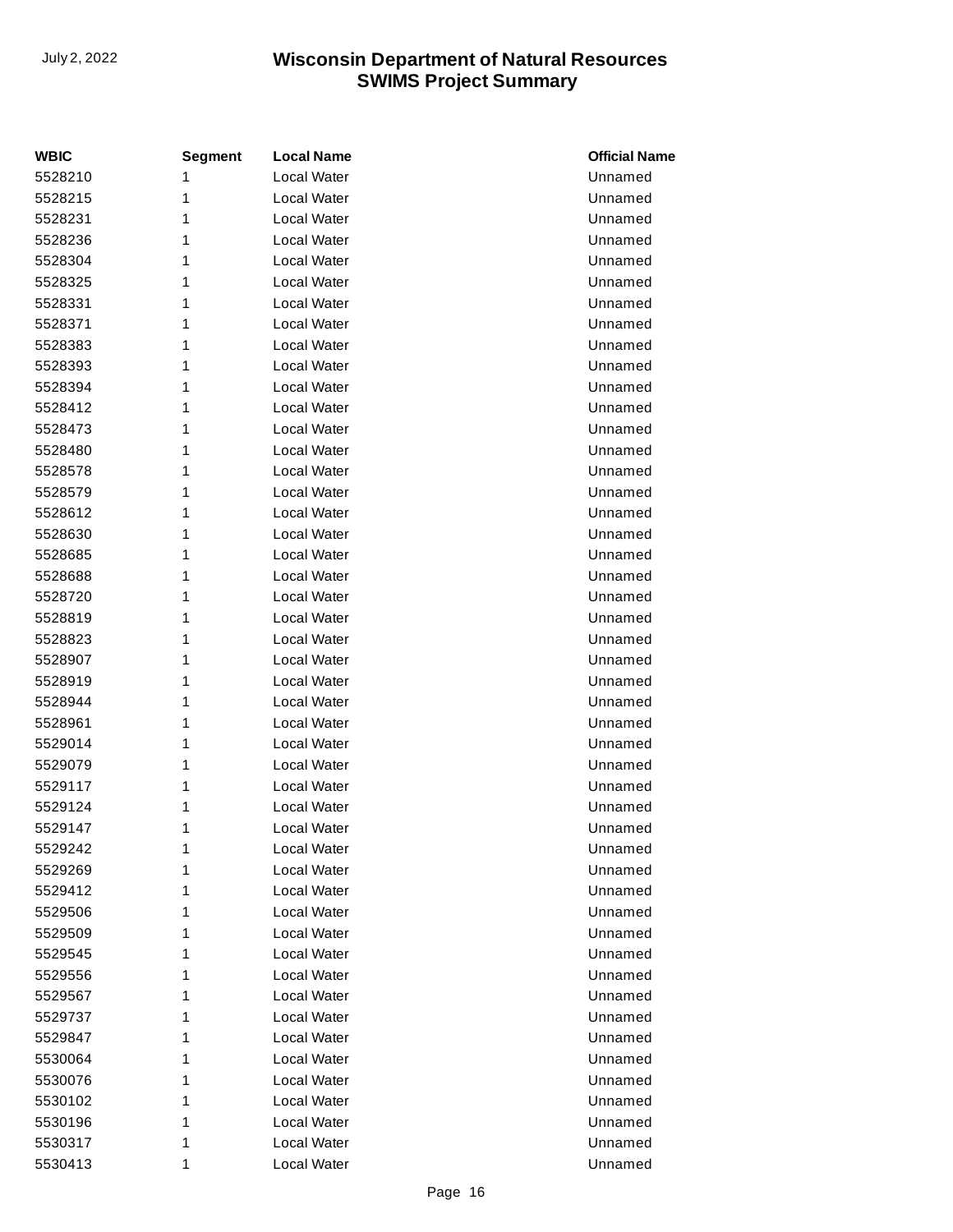| <b>WBIC</b> | <b>Segment</b> | <b>Local Name</b> | <b>Official Name</b> |
|-------------|----------------|-------------------|----------------------|
| 5530515     | 1              | Local Water       | Unnamed              |
| 5530528     | 1              | Local Water       | Unnamed              |
| 5530577     | 1              | Local Water       | Unnamed              |
| 5530582     | 1              | Local Water       | Unnamed              |
| 5530709     | 1              | Local Water       | Unnamed              |
| 5530832     | 1              | Local Water       | Unnamed              |
| 5530997     | 1              | Local Water       | Unnamed              |
| 5531027     | 1              | Local Water       | Unnamed              |
| 5531030     | 1              | Local Water       | Unnamed              |
| 5531052     | 1              | Local Water       | Unnamed              |
| 5531114     | 1              | Local Water       | Unnamed              |
| 5531316     | 1              | Local Water       | Unnamed              |
| 5531403     | 1              | Local Water       | Unnamed              |
| 5531453     | 1              | Local Water       | Unnamed              |
| 5531643     | 1              | Local Water       | Unnamed              |
| 5531871     | 1              | Local Water       | Unnamed              |
| 5531904     | 1              | Local Water       | Unnamed              |
| 5531907     | 1              | Local Water       | Unnamed              |
| 5532155     | 1              | Local Water       | Unnamed              |
| 5532257     | 1              | Local Water       | Unnamed              |
| 5532427     | 1              | Local Water       | Unnamed              |
| 5532438     | 1              | Local Water       | Unnamed              |
| 5532530     | 1              | Local Water       | Unnamed              |
| 5532548     | 1              | Local Water       | Unnamed              |
| 5532753     | 1              | Local Water       | Unnamed              |
| 5532761     | 1              | Unnamed           | Unnamed              |
| 5532842     | 1              | Local Water       | Unnamed              |
| 5532944     | 1              | Local Water       | Unnamed              |
| 5532945     | 1              | Local Water       | Unnamed              |
| 5532956     | 1              | Local Water       | Unnamed              |
| 5532973     | 1              | Local Water       | Unnamed              |
| 5533202     | 1              | Local Water       | Unnamed              |
| 5533386     | 1              | Local Water       | Unnamed              |
| 5533479     | 1              | Local Water       | Unnamed              |
| 5533573     | 1              | Local Water       | Unnamed              |
| 5533656     | 1              | Local Water       | Unnamed              |
| 5533689     | 1              | Local Water       | Unnamed              |
| 5534160     | 1              | Local Water       | Unnamed              |
| 5534413     | 1              | Local Water       | Unnamed              |
| 5534584     | 1              | Local Water       | Unnamed              |
| 5534615     | 1              | Local Water       | Unnamed              |
| 5534662     | 1              | Local Water       | Unnamed              |
| 5535109     | 1              | Local Water       | Unnamed              |
| 5535202     | 1              | Local Water       | Unnamed              |
| 5535343     | 1              | Local Water       | Unnamed              |
| 5535465     | 1              | Local Water       | Unnamed              |
| 5535556     | 1              | Local Water       | Unnamed              |
| 5535601     | 1              | Local Water       | Unnamed              |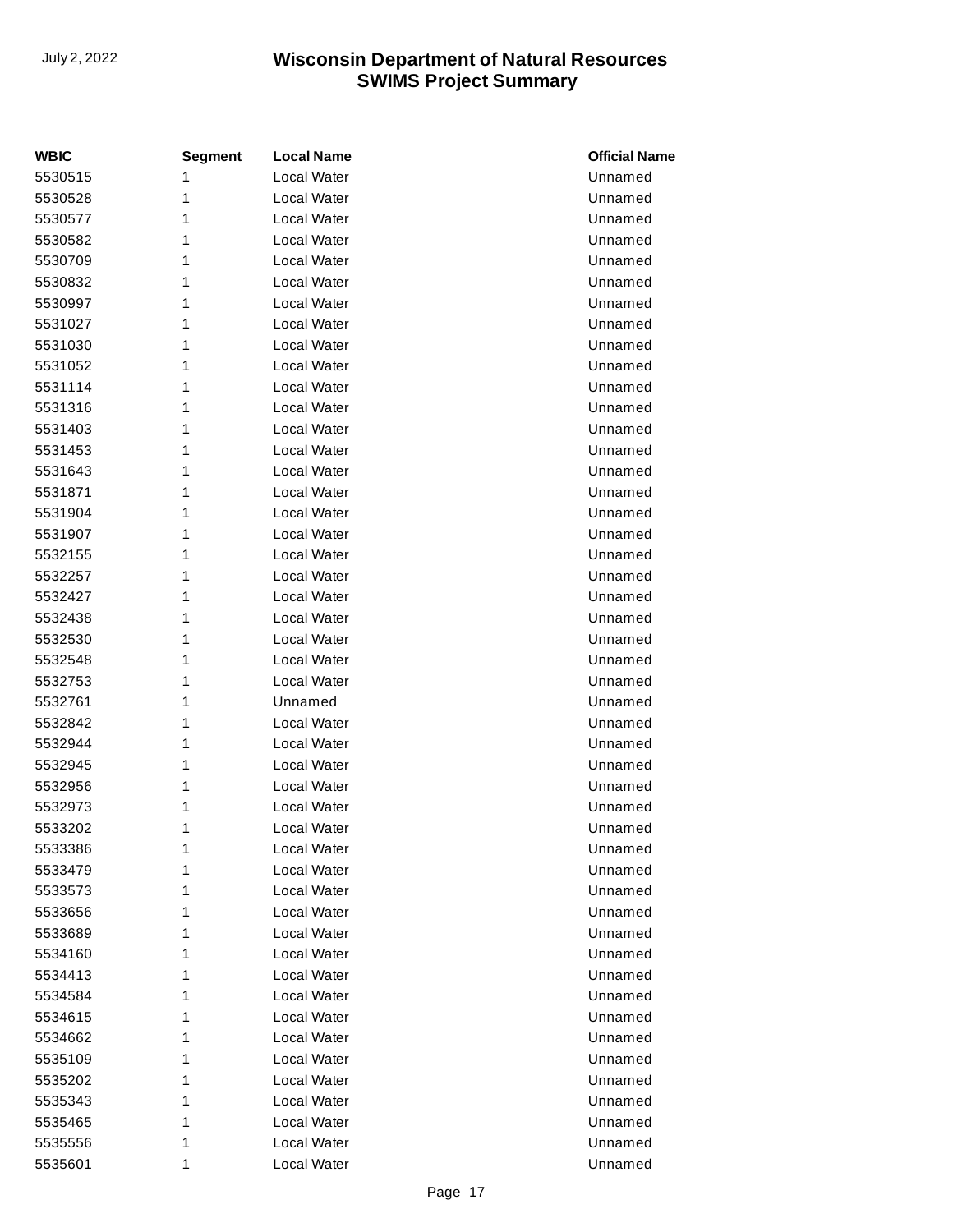| <b>WBIC</b>              | <b>Segment</b>     | <b>Local Name</b>   | <b>Official Name</b>                 |  |  |
|--------------------------|--------------------|---------------------|--------------------------------------|--|--|
| 5535622                  | 1                  | Local Water         | Unnamed                              |  |  |
| 5535784                  | 1                  | Local Water         | Unnamed                              |  |  |
| 5536039                  |                    | Local Water         | Unnamed                              |  |  |
| 5536092                  |                    | <b>Unnamed Lake</b> | Unnamed                              |  |  |
| 5536250                  |                    | Unnamed Lake        | Unnamed                              |  |  |
| 5536334                  |                    | Local Water         | Unnamed                              |  |  |
| 5536772                  |                    | Local Water         | Unnamed                              |  |  |
| 5584079                  |                    | Local Water         | Unnamed                              |  |  |
| 5584112                  |                    | Local Water         | Unnamed                              |  |  |
| 5584116                  |                    | Local Water         | Unnamed                              |  |  |
| 5584146                  |                    | Local Water         | Unnamed                              |  |  |
| 5584163                  |                    | Local Water         | Unnamed                              |  |  |
| 5584174                  |                    | Local Water         | Unnamed                              |  |  |
| 5584178                  |                    | Local Water         | Unnamed                              |  |  |
| 5584195                  |                    | Local Water         | Unnamed                              |  |  |
| 5584217                  |                    | Local Water         | Unnamed                              |  |  |
| 5584219                  |                    | Local Water         | Unnamed                              |  |  |
| 5588971                  |                    | Local Water         | Unnamed                              |  |  |
| 5588989                  |                    | Local Water         | Unnamed                              |  |  |
| 5588990                  |                    | Local Water         | Unnamed                              |  |  |
| 5588995                  |                    | Local Water         | Unnamed                              |  |  |
| 5589002                  |                    | Local Water         | Unnamed                              |  |  |
| 5589006                  |                    | Local Water         | Unnamed                              |  |  |
| 5589008                  |                    | Local Water         | Unnamed                              |  |  |
| 5589024                  |                    | Local Water         | Unnamed                              |  |  |
| 5589046                  |                    | Local Water         | Unnamed                              |  |  |
| 5589058                  |                    | Local Water         | Unnamed                              |  |  |
| 5589065                  |                    | Local Water         | Unnamed                              |  |  |
| 5590466                  |                    | Local Water         | Unnamed                              |  |  |
| 5590467                  |                    | Local Water         | Unnamed                              |  |  |
| 5590913                  | 1                  | Local Water         | Unnamed                              |  |  |
| 5590939                  | 1                  | Local Water         | Unnamed                              |  |  |
| 5591178                  | 1                  | Local Water         | Unnamed                              |  |  |
| <b>Lab Account Codes</b> |                    |                     |                                      |  |  |
| <b>Account Code</b>      | <b>Description</b> |                     | <b>Start Date</b><br><b>End Date</b> |  |  |
| <b>Forms</b>             |                    |                     |                                      |  |  |
| <b>Form Code</b>         | <b>Form Name</b>   |                     |                                      |  |  |
| <b>Methods</b>           |                    |                     |                                      |  |  |
| <b>Method Code</b>       |                    | <b>Description</b>  |                                      |  |  |
| <b>Fieldwork Events</b>  |                    |                     |                                      |  |  |

**Documents**

**Start Date Status Field ID Station ID Station Name**